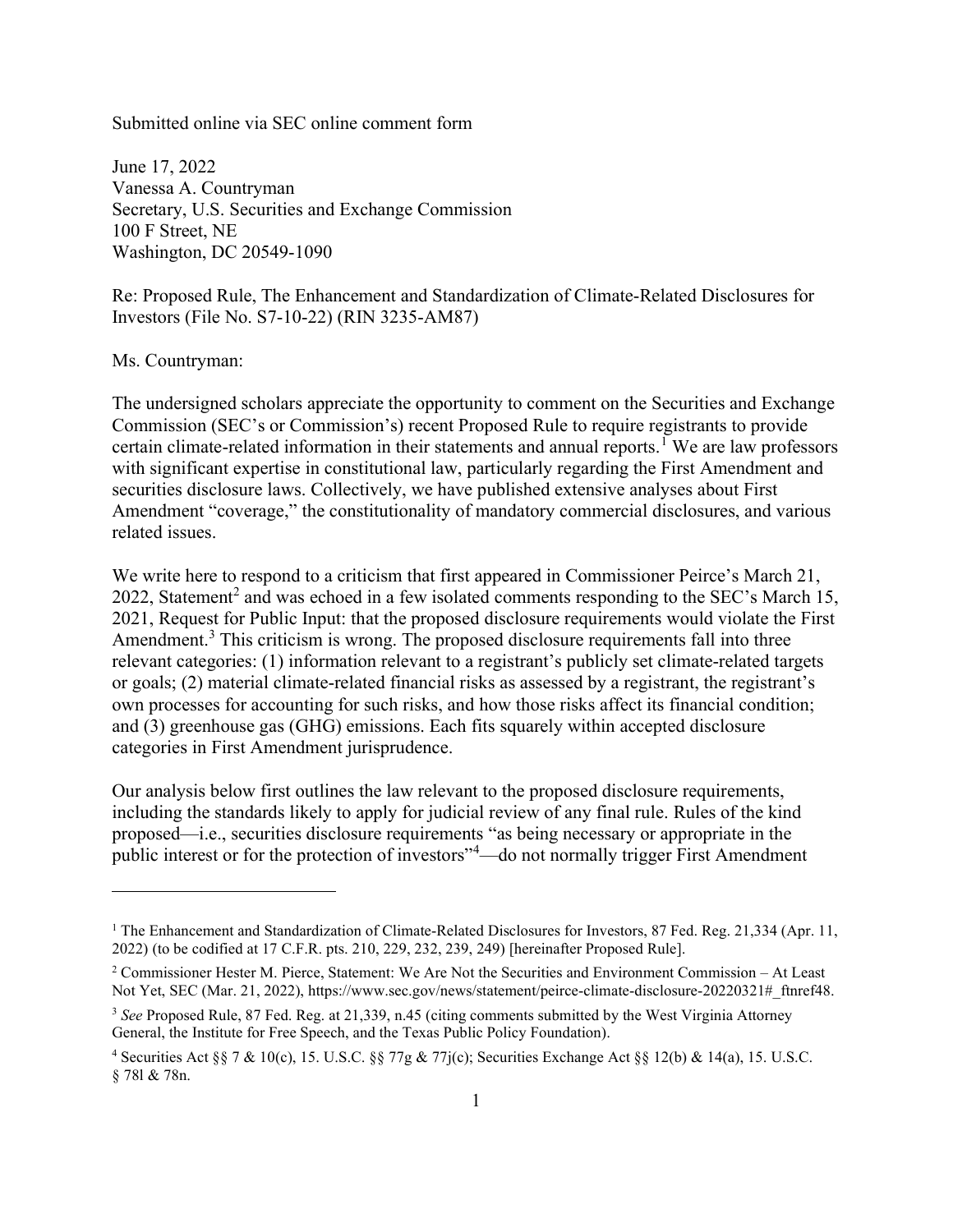review. But if they did, they would be reviewed as compelled commercial speech subject to a deferential standard of review. Second, we explain that the proposed disclosure requirements easily satisfy those standards because their purpose is to inform investors of risk and to facilitate the efficient allocation of capital, purposes well within the SEC's purview, and they do not burden other speech registrants might choose to make. We provide factual information relevant to this analysis, including concessions by SEC registrants and others that such information is relevant to a company's financial condition. Lastly, we recommend steps that the SEC should take to make the constitutionality of the proposed requirements even more apparent.

## I. Securities Law Has Traditionally Been Treated as Outside First Amendment Coverage.

The threshold question in any First Amendment analysis is whether the activity in question is "covered," in other words whether it falls within the boundaries of the protections of "freedom of speech." Many activities that might colloquially be considered "speech" are not covered by the First Amendment at all. For example, contracts, commercial fraud, perjury, conspiracy, malpractice, workplace harassment, the compelled speech of tax returns, criminal solicitation, antitrust regulation, and most of evidence law have all historically been treated as beyond the scope of the First Amendment.<sup>5</sup>

While the line between constitutionally salient and uncovered speech can be difficult to define, courts have found that the existence of an economic relationship or other relationship of trust between the speaker and the listener gives the government more constitutional room to regulate in order to protect listener interests.<sup>6</sup> For example, contracts involve written promises, and the contracting parties are entitled to accuracy.<sup>7</sup> Similarly, if a person relies on the advice of a doctor or the representations of a salesperson, the speaker cannot appeal to the First Amendment to avoid malpractice or fraud claims.<sup>8</sup>

The regulation of securities-related speech has likewise traditionally been treated as outside the scope of protected speech.<sup>9</sup> The Supreme Court has repeatedly suggested in dicta that securities

<sup>8</sup> *Id.* at 350.

<sup>&</sup>lt;sup>5</sup> Amanda Shanor, *First Amendment Coverage*, 93 N.Y.U. L. Rev. 318 (2018); Frederick Schauer, *The Boundaries* of the First Amendment: A Preliminary Exploration of Constitutional Salience, 117 Harv. L. Rev. 1765, 1767 (2004); see also Robert Post, Recuperating First Amendment Doctrine, 47 Stan. L. Rev. 1249, 1271 (1995).

<sup>&</sup>lt;sup>6</sup> *Id.* at 344.

<sup>&</sup>lt;sup>7</sup> *Id.* at 349.

<sup>9</sup> E.g., Sarah C. Haan, The First Amendment and the SEC's Proposed Climate Risk Disclosure Rule, 2 (June 16, 2022), https://papers.ssrn.com/sol3/papers.cfm?abstract\_id=4138712 ("Introducing First Amendment scrutiny to securities disclosure would be a radical departure from existing law, and an unprecedented step by the judiciary to interfere with markets and to distort market outcomes."); Schauer, supra note 5, at 1770-71 ("[N]o First Amendment-generated level of scrutiny is used to determine whether the content-based advertising restrictions of the Securities Act of 1933 are constitutional.").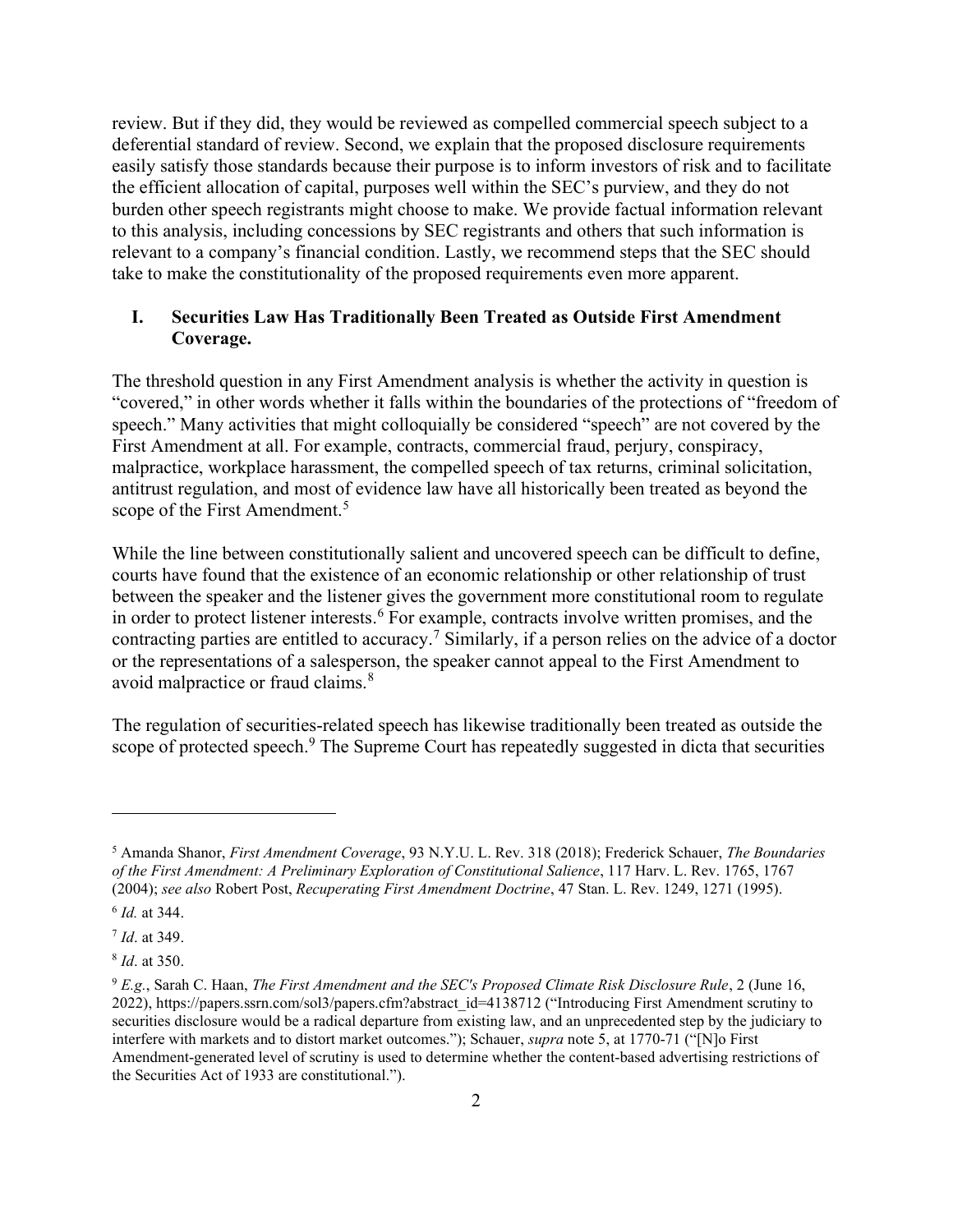regulation is not covered by the First Amendment.<sup>10</sup> Lower courts have gone on to rely on such dicta to treat government regulation of securities-related speech as outside traditional First Amendment review.<sup>11</sup> This exemption makes eminent sense because investors, the "listeners" in the securities context, are not only dependent on company "speakers" for information about the risks and value of their investments (and on consistent and comparable information so that they can efficiently allocate capital), but are also owners or potential owners entitled to information about economic transactions and to vote on certain company decisions, like director pay and significant corporate transactions. Securities disclosures (like those in the Proposed Rule) serve the important First Amendment function of allowing investors to incorporate consistent information into decisions on "how to value companies, whether to buy, hold, or sell securities . . . and how to participate in shareholder governance through voting and other expressive activities." $^{12}$ 

While the Supreme Court has never expressly held that securities regulation falls outside First Amendment coverage, it has indicated a willingness to treat as exempt "categories of speech that have been historically unprotected, but have not yet been specifically identified or discussed as such in [the] case law"<sup>13</sup> so long as the government can identify a "long-settled tradition of subjecting that speech to regulation."<sup>14</sup> There is no question that there is a long tradition of mandating disclosures by public companies seeking investors. Long before the creation of the SEC, states regulated what sellers of securities may write or publish about their companies.<sup>15</sup> In the Securities Act of 1933 and the Securities Exchange Act of 1934, Congress expressly

<sup>&</sup>lt;sup>10</sup> Paris Adult Theatre I v. Slayton, 413 U.S. 49, 64 (1973) ("Neither the First Amendment nor 'free will' precludes States from having 'blue sky' laws to regulate what sellers of securities may write or publish about their wares. Such laws are to protect the weak, the uninformed, the unsuspecting, and the gullible from the exercise of their own volition.") (citation omitted); Ohralik v. Ohio State Bar Ass'n, 436 U.S. 447, 456 (1978) ("Numerous examples could be cited of communications that are regulated without offending the First Amendment, such as the exchange of information about securities, corporate proxy statements, the exchange of price and production information among competitors, and employers' threats of retaliation for the labor activities of employees. Each of these examples illustrates that the State does not lose its power to regulate commercial activity deemed harmful to the public whenever speech is a component of that activity.") (citation omitted); Dun & Bradstreet, Inc. v. Greenmoss Builders, Inc., 472 U.S. 749, 758 n.5 (1985) (plurality opinion) (noting that regulation of securities-related speech is consistent with the First Amendment)

<sup>&</sup>lt;sup>11</sup> Bulldog Invs. Gen. P'ship v. Galvin, No. 07-1261, 2007 WL 4647112, at \*5 (Mass. Super. Dec. 26, 2007) ("[T]he United States Supreme Court has, on a number of occasions, cited the securities area as an example of speech regulation that does not violate the First Amendment."); S.E.C. v. Agora, Inc., 2007 WL 9725170, at \*13 (D. Md. Aug. 3, 2007) ("Specifically, the government may regulate communications with regard to the 'exchange of information about securities' without offending the First Amendment.").

<sup>&</sup>lt;sup>12</sup> See Haan, supra note 9, at 2.

<sup>&</sup>lt;sup>13</sup> Brown v. Ent. Merchs. Ass'n, 564 U.S. 786, 792 (2011) (requiring "persuasive evidence . . . of a long (if heretofore unrecognized) tradition of proscription").

<sup>&</sup>lt;sup>14</sup> United States v. Stevens, 559 U.S. 460, 471 (2010) ("Maybe there are some categories of speech that have been historically unprotected, but have not yet been specifically identified or discussed as such in our case law. . . . We need not foreclose the future recognition of such additional categories.").

<sup>&</sup>lt;sup>15</sup> Haan, *supra* note 9, at 3-4 (The "long American tradition of mandatory securities disclosure . . . dates back at least to the mid-1800s.").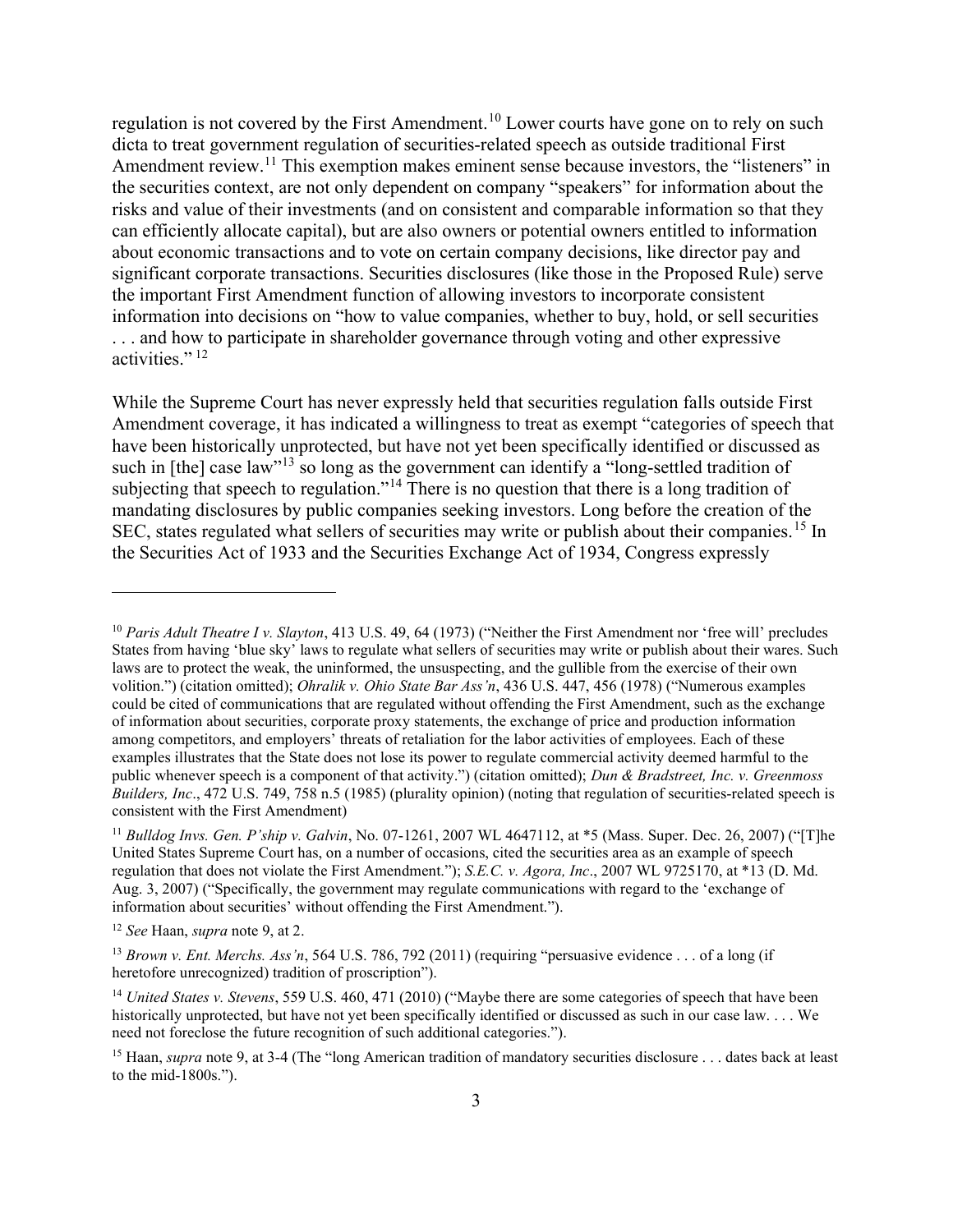empowered the SEC to compel corporate disclosures "as necessary or appropriate in the public interest or for the protection of investors."<sup>16</sup> And, as detailed further below, in the 89 years since the birth of the  $SEC<sub>1</sub><sup>17</sup>$  the SEC has continuously mandated both general and specific disclosures on a wide variety of topics, ranging from giving or receiving technical or financial advice<sup>18</sup> to executive compensation<sup>19</sup> to environmental risks.

If, as these cases and authorities suggest, securities regulation remains outside the First Amendment coverage, then the Proposed Rule's disclosure requirements would not be subject to First Amendment review at all. This is because, as explained in more detail below, the disclosures proposed are merely standard securities disclosures, designed to inform investors with consistent information and facilitate the efficient formation of capital.<sup>20</sup>

## II. Even if Securities Regulation Is Covered by the First Amendment, the First Amendment Permits Compelled Commercial Disclosures that Advance a Legitimate Government Interest.

If the Proposed Rules' disclosure requirements are not treated as entirely outside the First Amendment, that does not mean that the intensive form of review known as strict scrutiny would apply, as some critics contend. At the most, the proposed disclosures should be treated as regulation of commercial speech, which is subject to a lesser degree of scrutiny.<sup>21</sup>

Commercial speech is speech that is germane to commercial activity, where the speaker has an economic incentive and the interchange is relevant to a business or commercial relationship.<sup>22</sup> Commercial speech is often "defined as speech that does no more than propose a commercial

<sup>&</sup>lt;sup>16</sup> Securities Exchange Act  $\S$  12(b) & 14(a), 15. U.S.C.  $\S$  781 & 78n; Securities Act  $\S$   $\S$   $\gamma$  & 10(c), 15. U.S.C.  $\S$   $\S$   $77g$ & 77j(c); see also Securities Exchange Act § 13(a), 15. U.S.C. § 78m (requiring issuers to make disclosures in accordance with rules promulgated by the SEC "as necessary or appropriate for the proper protection of investors and to insure fair dealing in the security"); Cynthia A. Williams, The Securities and Exchange Commission and Corporate Social Transparency, 112 Harv. L. Rev. 1197, 1204-05 (1999).

<sup>17</sup> 15 U.S.C. § 77aa, Schedule A (West 1998).

 $18$  *Id.* at Schedule A (24).

 $19$  *Id.* at Schedule A (14).

 $^{20}$  Indeed, the current lack of consistent and comparable information on climate risk has led to a market disfunction where climate-related risks are not being accurately incorporated into asset prices. See generally, Madison Condon, Market Myopia's Climate Bubble, 1 Utah L. Rev. 63 (2022).

<sup>21</sup> S.E.C. v. Wall St. Publ'g Inst., Inc., 851 F.2d 365, 373 (D. C. Cir. 1988) ("If speech employed directly or indirectly to sell securities were totally protected, any regulation of the securities market would be infeasible, and that result has long since been rejected. . . . Speech relating to the purchase and sale of securities, in our view, forms a distinct category of communications in which the government's power to regulate is at least as broad as with respect to the general rubric of commercial speech.").

 $22$  Edenfield v. Fane, 507 U.S. 761, 766 (1993).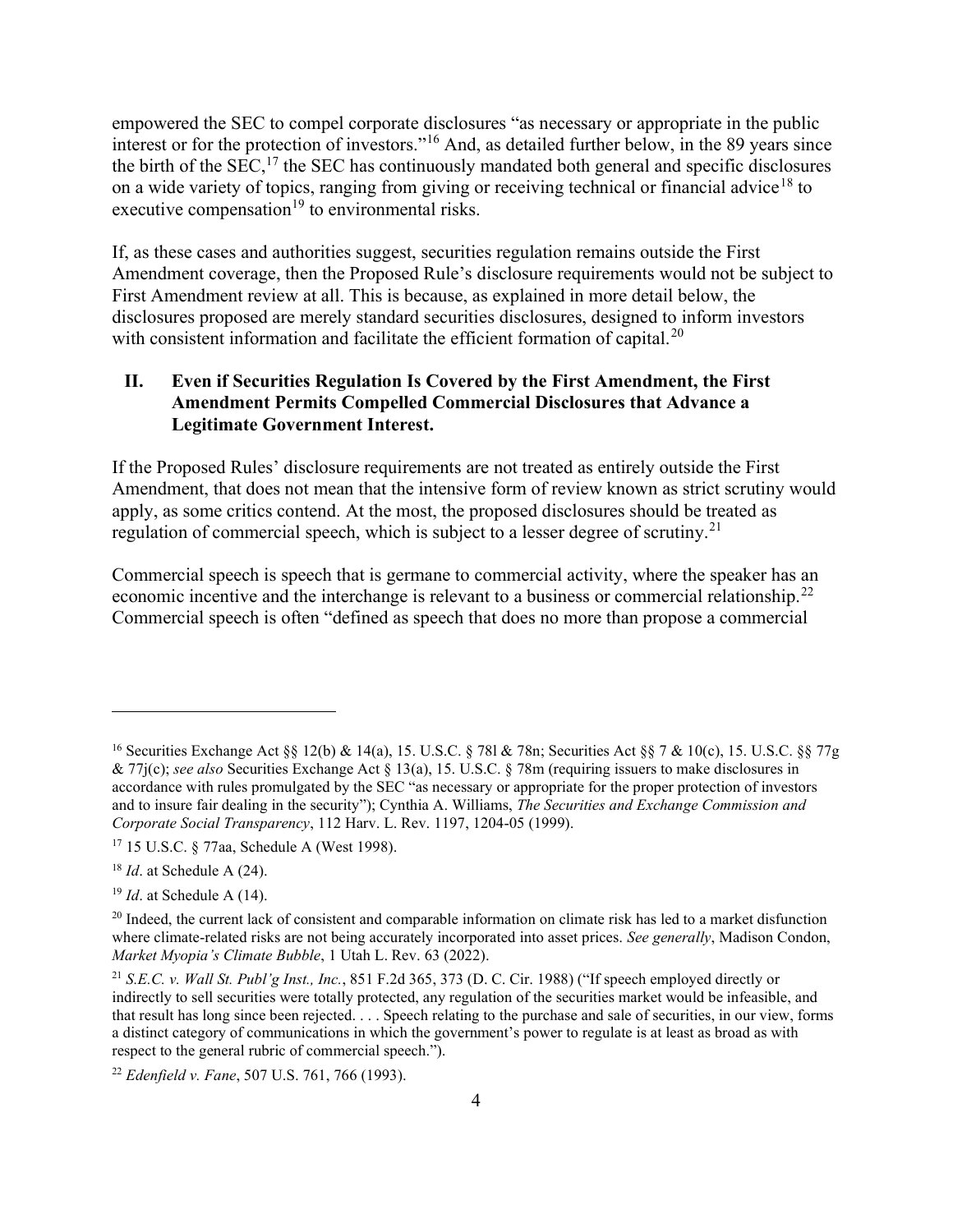transaction,"<sup>23</sup> but it extends to other commercial activity, such as "when it is an advertisement, refers to a specific product, and the speaker has an economic motivation for it."<sup>24</sup>

Government regulation of commercial speech is not just common but also pervasive. Environmental regulation, food labeling and safety, and drug and medical device regulation all depend on compelled commercial disclosures. Indeed, the entire regime of securities regulation could not exist without SEC-mandated disclosures. Numerous and varied disclosure regimes have been considered under the commercial speech framework.<sup>25</sup> Securities-related speech has been treated as commercial speech by the Tenth Circuit because it enables the public offering of securities products and informs current or potential investors (i.e., part owners) about the value of the company.<sup>26</sup>

Contrary to statements by opponents of the Proposed Rule, commercial speech regulations are not subject to strict scrutiny.<sup>27</sup> "The Constitution . . . accords a lesser protection to commercial speech than to other constitutionally guaranteed expression."<sup>28</sup> In this regard, the two seminal Supreme Court cases setting forth the tests for First Amendment challenges to commercial speech regulation are Zauderer v. Office of Disciplinary Counsel of Sup. Ct. of Ohio<sup>29</sup> and Central Hudson Gas & Electric Corp. v. Public Service Commission of New York.<sup>30</sup>

Under *Zauderer*, the government may compel a disclosure that is "factual and uncontroversial" so "long as disclosure requirements are reasonably related to the [government] interest" at issue and is not unduly burdensome.<sup>31</sup> The Court described the commercial speaker's constitutional

 $23$  U. S. v. United Foods, Inc., 533 U.S. 405, 409 (2001); see also Va. State Bd. of Pharmacy v. Va. Citizens Consumer Council, Inc., 425 U.S. 748, 762 (1976).

<sup>&</sup>lt;sup>24</sup> Spirit Airlines, Inc. v. U.S. Dep't of Transp., 687 F.3d 403, 412 (D.C. Cir. 2012) (internal quotations omitted) (citing Bolger v. Youngs Drug Prods. Corp., 463 U.S. 60, 66–67 (1983)).

<sup>&</sup>lt;sup>25</sup> See U.S. v. Philip Morris USA Inc., 566 F.3d 1095, 1143 (D.C. Cir. 2009) (per curiam) (citing Riley v. Nat'l Fed'n of the Blind of N.C., Inc., 487 U.S. 781, 796 (1988)) ("Defendants' first argument, that the stand-alone corrective statements do not fall within the commercial speech doctrine because they are not attached to advertisements, is a red herring. The context of the corrective statements does not dictate the level of scrutiny; rather, the level of scrutiny depends on the nature of the speech that the corrective statements burden."); see also Jonathan H. Adler, Compelled Commercial Speech and the Consumer "Right to Know," 58 Ariz. L. Rev. 421, 427 (2016).

<sup>&</sup>lt;sup>26</sup> See U.S. v. Wengler, 427 F.3d 840 (10th Cir. 2005) (holding that section 17b of the Securities Act regulated commercial speech). The D.C. Circuit has also treated an SEC rule as compelled commercial speech, but that case did not determine that *securities disclosures* are covered by the First Amendment because, as discussed more below, the court (and the SEC) treated the rule at issue as a consumer protection regulation rather than a standard securities disclosure. Nat'l Ass'n of Mfrs. v. S.E.C. ("NAM"), 800 F.3d 518 (D.C. Cir. 2015).

<sup>&</sup>lt;sup>27</sup> See e.g., Nat'l Inst. of Fam. & Life Advocs. v. Becerra ("NIFLA"), 138 S. Ct. 2361, 2371 (2018).

<sup>&</sup>lt;sup>28</sup> Cent. Hudson Gas & Elec. Corp. v. Pub. Serv. Comm'n of N.Y., 447 U.S. 557, 562–63 (1980).

 $^{29}$  Zauderer v. Off. of Disciplinary Couns. of S. Ct. of Ohio, 471 U.S. 626, 651 (1985).

<sup>30</sup> Central Hudson Gas & Elec. Corp., 447 U.S. at 562-3.

<sup>31</sup> Zauderer, 471 U.S. at 651.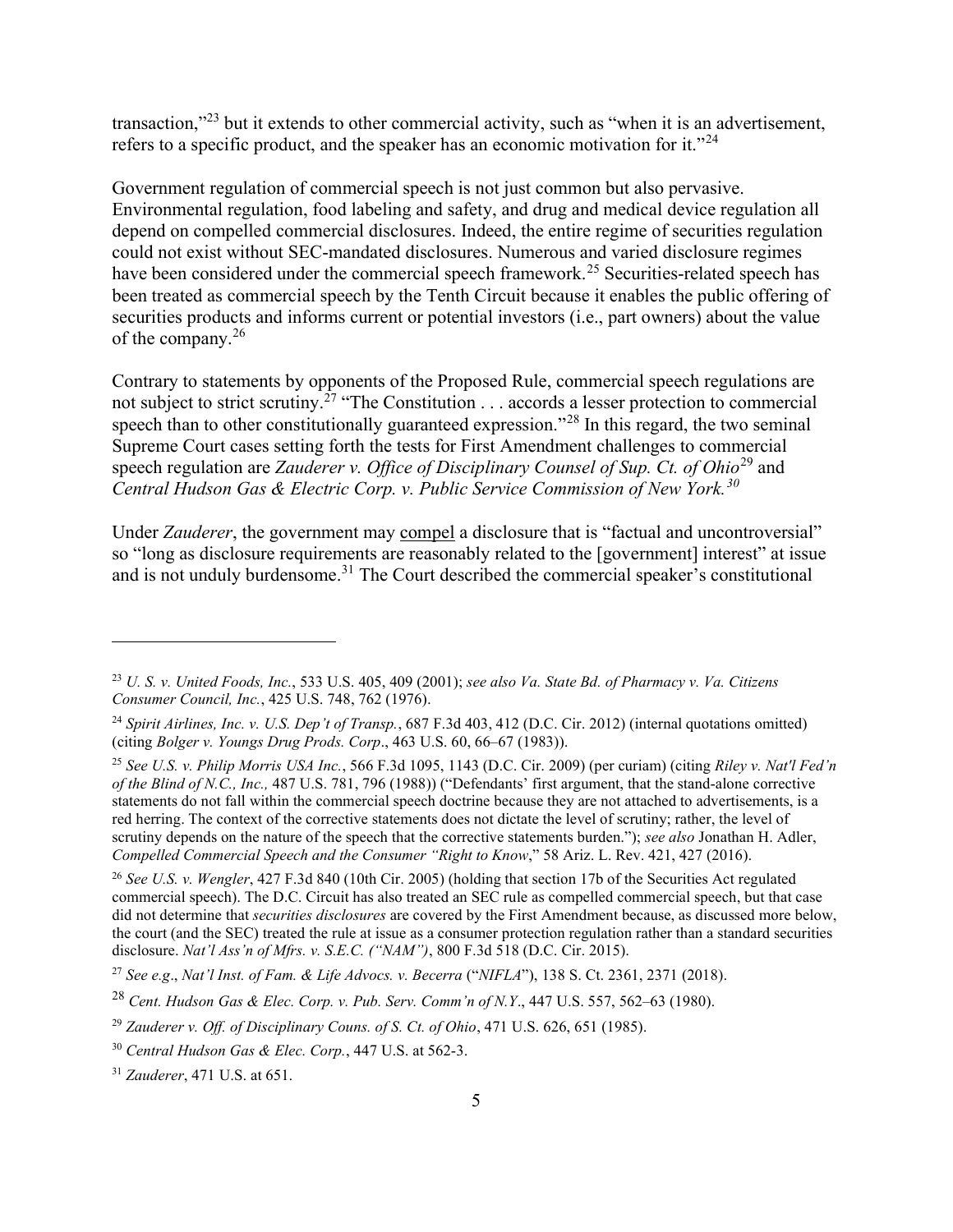interest in non-disclosure as "minimal."<sup>32</sup> Lower courts have treated Zauderer's focus on avoiding falsity or misleadingness as an example of a legitimate government interest justifying mandatory disclosure but not the only example. Zauderer's reasoning is based on the commercial speaker's lack of an interest in avoiding truthful, relevant disclosures in the absence of an undue burden on further speech. Thus, lower courts have held that compelled disclosures may be used to improve the information environment for consumers, as in American Meat Institute v. U.S. Department of Agriculture (AMI) (en banc).<sup>33</sup> Zauderer is particularly appropriate where a commercial speaker seeks an economic relationship with the listener. Having, for example, chosen to publicly list stock in order to further its own commercial interests, a company has no legitimate interest in refusing to give additional information that would help potential investors assess the value of the stock.

As explained in more detail in the next section, if speech is at issue here, the Zauderer standard would apply to the disclosure requirements in the Proposed Rule because they compel disclosure of factual and uncontroversial information. In the unlikely scenario that Zauderer would not apply, however, Central Hudson would provide the operative test. Under Central Hudson, the regulation or restriction of truthful, non-misleading commercial speech is acceptable if it: (1) furthers a substantial government interest, (2) directly advances that interest, and (3) is not more extensive than necessary to serve that interest.<sup>34</sup> The *Central Hudson* test is not equivalent to the strict scrutiny "least-restrictive means" test.<sup>35</sup> It merely requires a "fit" between the government end and the means chosen to accomplish that end, "a fit that is not necessarily perfect, but reasonable; that represents not necessarily the single best disposition but one whose scope is in proportion to the interest served."<sup>36</sup>

The takeaway for the SEC's Proposed Rule is that, in a First Amendment challenge, a Court would consider the following factors:

- Whether the disclosures are "purely factual" and "uncontroversial" (to determine if Zauderer applies);
- Whether the SEC's interest in the disclosure requirements is adequate (under *Zauderer*) or, at the very most, substantial (if under Central Hudson);

 $32$  Id. (reviewing requirement that attorneys advertising for contingency cases specify that the client may have to bear certain expenses).

 $33$  Am. Meat Inst. v. U.S. Dep't of Agric ("AMI"), 760 F.3d 18, 21-22 (D.C. Cir. 2014) (en banc) (upholding requirement for country-of-origin labeling on meat); see also CTIA—The Wireless Ass'n v. City of Berkeley, 928 F.3d 832, 844 (9th Cir. 2019); Nat'l Elec. Mfrs. Ass'n v. Sorrell, 272 F.3d 104, 113 (2d Cir. 2001) (Compelled commercial disclosures "further[], rather than hinder[], the First Amendment goal[s]."); Borgner v. Brooks, 284 F.3d 1204, 1214-15 (11th Cir. 2002) (disclaimer an effective means to convey necessary information to the public about services being advertised).

<sup>&</sup>lt;sup>34</sup> Cent. Hudson, 447 U.S. at 559, 566, 570 (reviewing a ban of promotional advertising by a utility).

 $35$  Bd. of Trs. of State Univ. of N.Y. v. Fox, 492 U.S. 469, 469, 476-480 (1989) (holding that the D.C. Circuit erred below for applying the least-restrictive means test to commercial speech restriction).

 $36$  *Id.* at 80 (internal quotation marks omitted).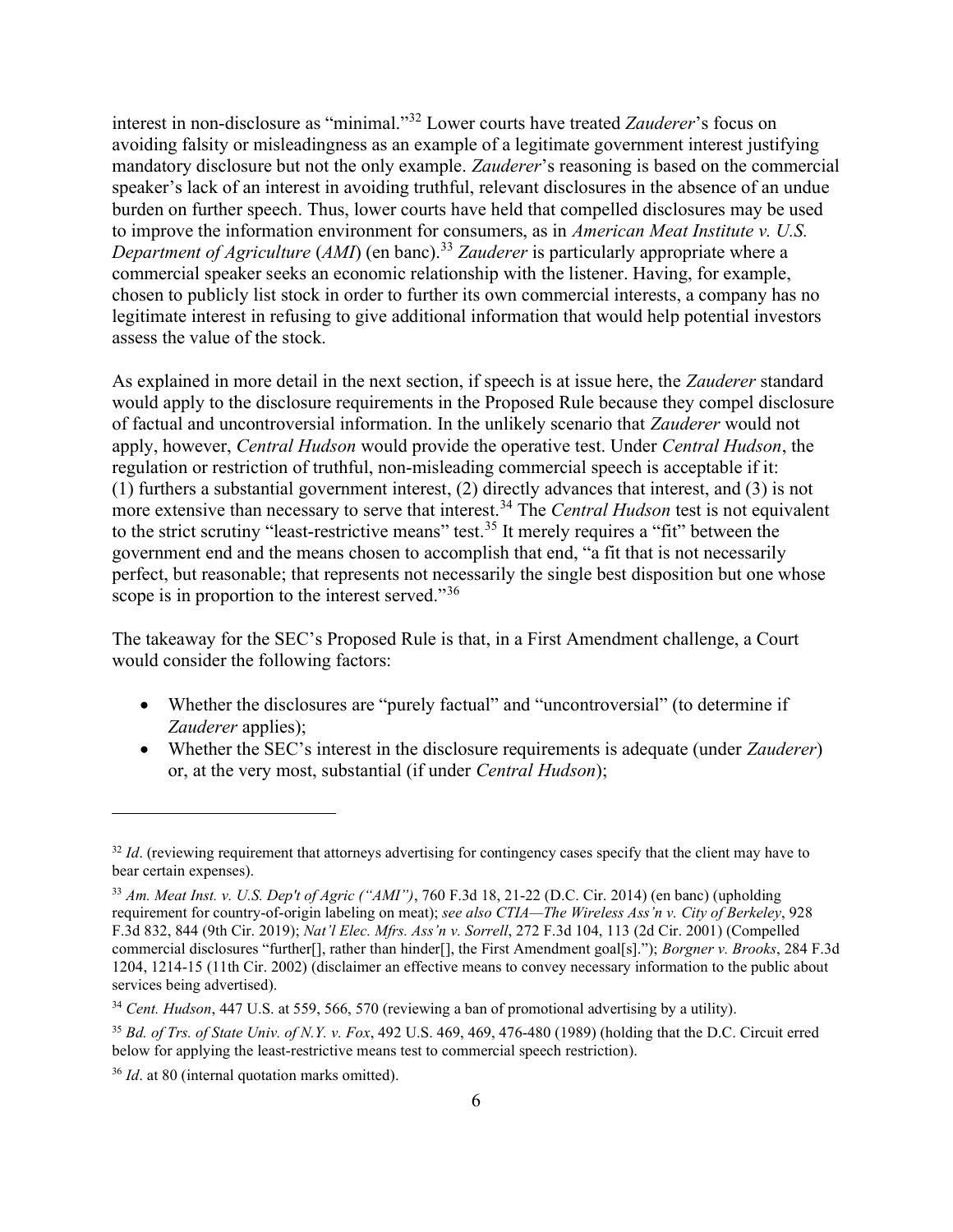- Whether the disclosure requirements are reasonably tied to that interest (under *Zauderer*) or, at the very most, directly advance that interest (if under Central Hudson);
- Whether the disclosure requirements are not unduly burdensome (under *Zauderer*) or, at the very most, are no more extensive than necessary (if under Central Hudson).

Opponents of climate-related disclosures arguing that a higher standard governs have done so by relying on cases that cannot be stretched to deliver their desired meaning. The West Virginia Attorney General, for example, has pointed to concurrences by retiring Justice Breyer in Reed v Town of Gilbert<sup>37</sup> and Barr v. American Association of Political Consultants.<sup>38</sup> Neither case is relevant to the Proposed Rule. Reed concerned a restriction on voluntary, non-commercial speech: meeting signs by non-profit groups.<sup>39</sup> Barr was a challenge to an exception to a robocall ban for government backed debt collectors in which political robocalls were otherwise restricted.<sup>40</sup> In both cases, Justice Breyer's concurrences merely cautioned that despite the majorities' emphases on strict scrutiny for content-based restrictions, various types of contentbased speech, including securities regulation, are subject to lesser scrutiny.<sup>41</sup>

The West Virginia Attorney General has also relied on *NIFLA v. Becerra* for the principle that strict scrutiny applies to any content-based compelled speech, in that case mandatory notices at crisis pregnancy centers.<sup>42</sup> That case, however, expressly recognized the continuing validity of Zauderer and its lower threshold for compelled commercial disclosures.<sup>43</sup> Zauderer did not apply to one of the types of compelled speech at issue there because the required disclosure was not about the service being offered by the clinics but about services provided by others (e.g., state-sponsored services, including abortions).<sup>44</sup> In addition, because the clinics were not selling their services, the speech at issue was not commercial. The other kind of compelled speech at issue did not fall under Zauderer because, although factual, it was about "abortion, anything but an 'uncontroversial' topic."<sup>45</sup> Indeed, the Court cited *Zauderer* and other cases to explain that its "precedents have applied more deferential review to some laws that require professionals to disclose factual, noncontroversial information in their 'commercial speech,'" and that it was "not

 $45$  Id.

 $37$  Reed v. Town of Gilbert, 576 U.S. 155, 177 (2015) (Breyer, J., concurring).

 $38$  Barr v. Am. Ass'n of Pol. Consultants, 140 S. Ct. 2335 (2020) (Brever, J., concurring in part and dissenting in part).

<sup>39</sup> Reed. 576 U.S. at 155.

<sup>40</sup> Barr, 140 S. Ct. at 2343.

<sup>&</sup>lt;sup>41</sup> Reed, 576 U.S. at 177 (Breyer, J. concurring); Barr, 140 S. Ct. at 2360 (Breyer, J., concurring in part and dissenting in part).

<sup>42</sup> NIFLA, 138 S. Ct. at 2371.

<sup>43</sup> Id. at 2377.

<sup>44</sup> Id. at 2372.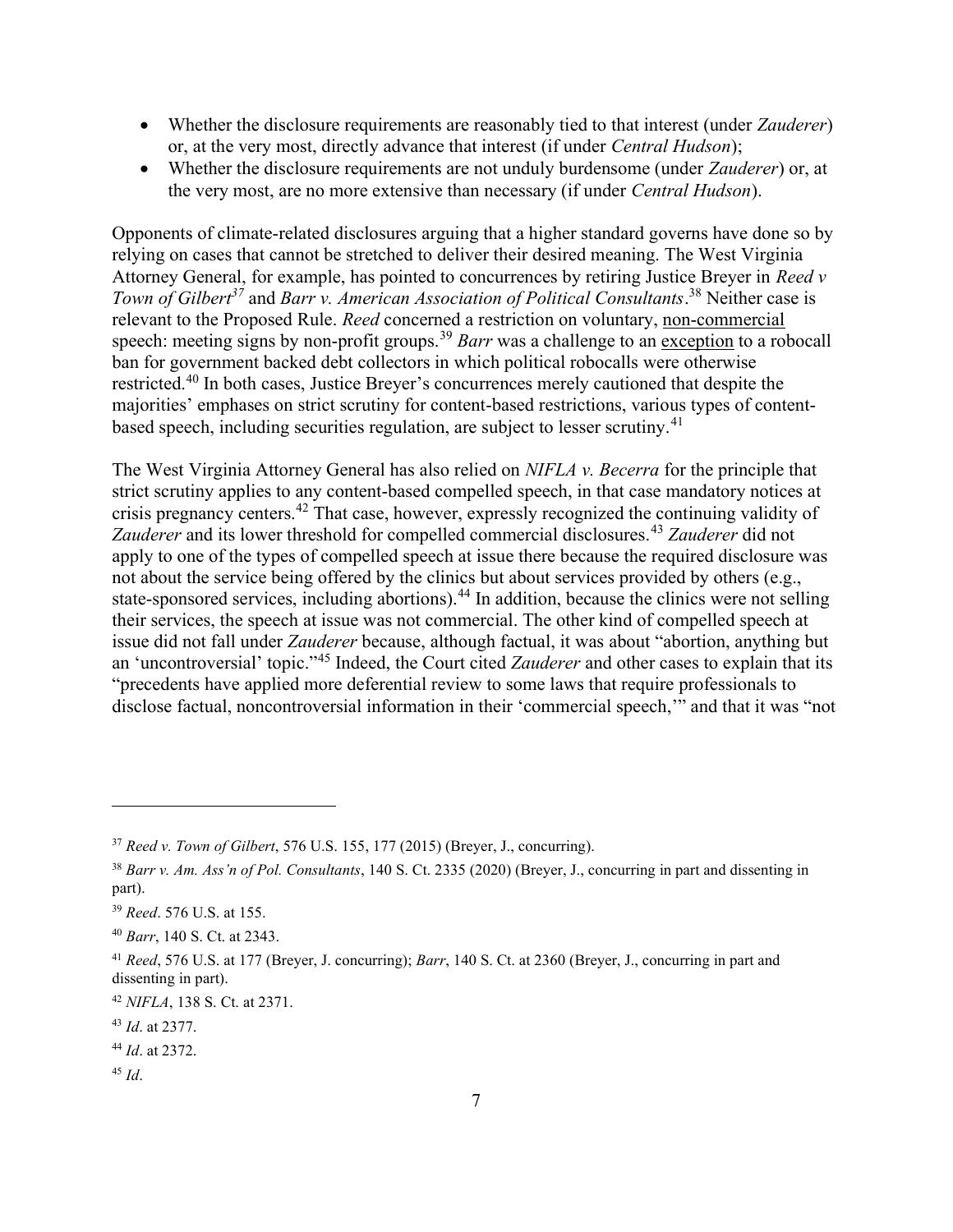question[ing] the legality of health and safety warnings long considered permissible, or purely factual and uncontroversial disclosures about commercial products."<sup>46</sup>

As an example of how the commercial speech tests play out in practice, consider the proposed disclosure requirements at issue in AMI: a rule issued by the Department of Agriculture requiring country-of-origin labeling on meat products.<sup>47</sup> An en banc panel of the D.C. Circuit applied the Zauderer test and upheld the rule. The information was "purely factual" and was not controversial "in the sense that it communicates a message that is controversial for some reason other than dispute about simple factual accuracy."<sup>48</sup> The long history of country-of-origin disclosures, combined with consumer desire for the information and market impact that can arise in the event of food-borne illness, was sufficient to create an adequate government interest.<sup>49</sup> As for the link between the government interest and the disclosure mandate, the court considered "evidentiary parsing" to be "hardly necessary."<sup>50</sup> Explaining the relationship between Zauderer and Central Hudson, the court explained that "the means-end fit is self-evidently satisfied when the government acts only through a reasonably crafted mandate to disclose 'purely factual and uncontroversial information'" relevant to the product or service being offered.<sup>51</sup> Finally, the court found no undue burden—despite the sometimes extensive efforts necessary to compile country-of-origin data—on protected speech because the information itself was easy to disclose and did not restrict speech.<sup>52</sup>

Some critics have highlighted National Association of Manufacturers (NAM) v. SEC, often referred to as the "conflict free minerals case," as a case in which the compelled speech at issue was invalidated.<sup>53</sup> NAM involved a challenge to an SEC rule requiring publicly traded companies to disclose on their websites whether they could confirm that their minerals were "DRC [Democratic Republic of the Congo] conflict free."<sup>54</sup> But NAM did not decide the level of scrutiny given to securities regulations directed at investor-consumers (or even whether such regulations are covered by the First Amendment). That is because, although the rule was issued by the SEC, the D.C. Circuit treated it as a consumer protection regulation because it sought to inform ordinary consumers of end products produced by securities issuers, rather than to inform investors.<sup>55</sup> The court declined to apply *Zauderer* and instead applied *Central Hudson* because the speech the rule compelled was a statement of value or opinion;<sup>56</sup> in other words, it did not

 AMI, 760 F.3d at 20. *Id.* at 27. Id. at 23-24. *Id.* at 26.  $51$  Id. Id. at 27. See 800 F.3d 518 (D.C. Cir. 2015).  $54$  Id. Id. at 158, 161. *Id.* at 163-64.

<sup>46</sup> Id. at 2372, 2376.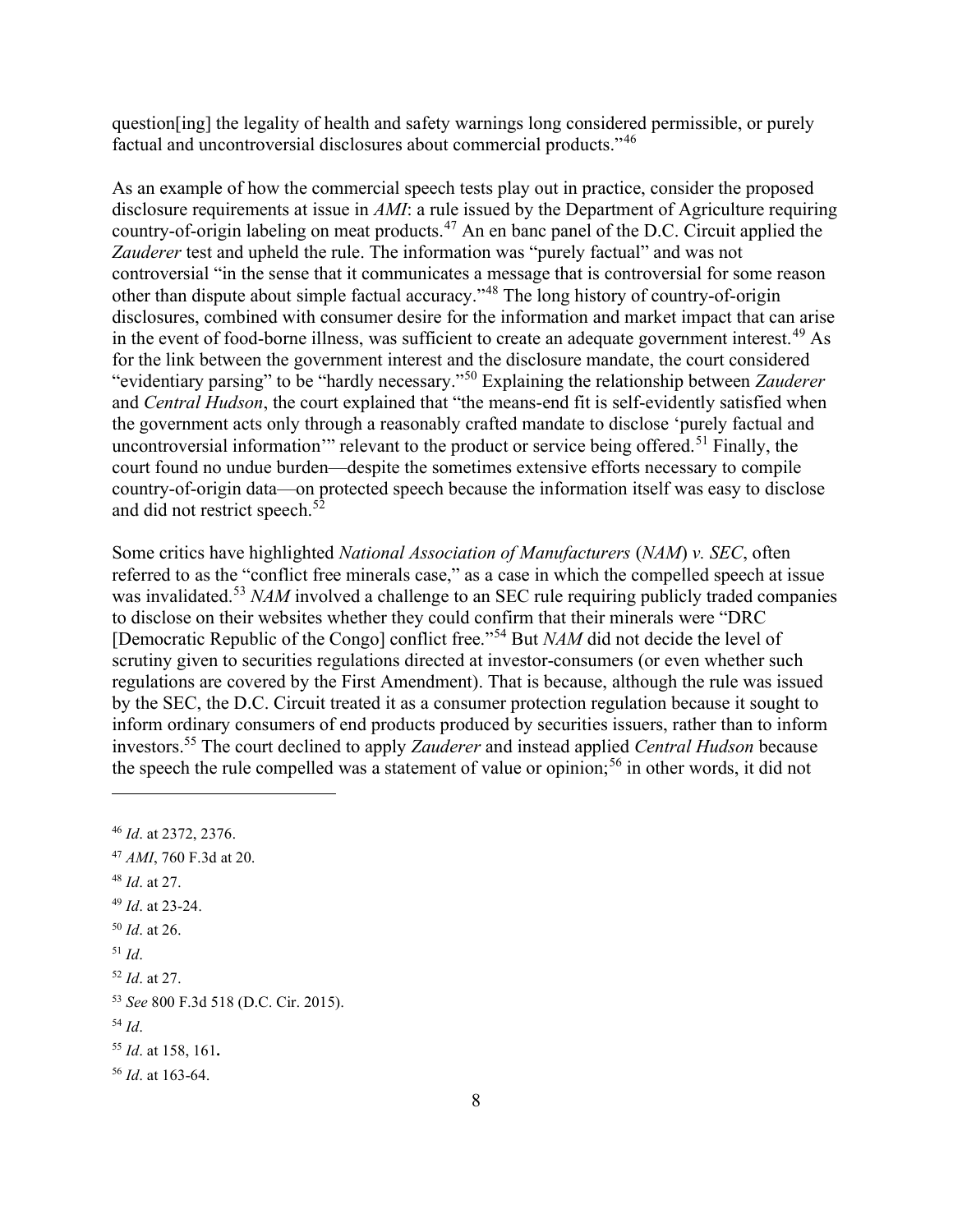require a statement of fact but an expression of moral culpability.<sup>57</sup> The court went on to find that the government interest—ameliorating the humanitarian crisis in the DRC—was sufficient, but that any link between the interest and the rule was purely speculative.<sup>58</sup>

# III. The SEC's Proposed Disclosure Requirements Easily Satisfy the Tests for Compelled Commercial Disclosures.

The disclosure requirements in the Proposed Rule fall into three categories relevant to First Amendment review: (1) information relevant to a registrant's publicly set climate-related targets or goals; (2) climate-related financial risks as assessed by a registrant, the registrant's own processes for accounting for such risks, and how those risks affect its financials; and (3) greenhouse gas emissions.<sup>59</sup> Even assuming securities regulation receives First Amendment coverage, each of the proposed disclosure requirements would likely receive Zauderer review. Further, the relevant caselaw indicates that, under any potentially applicable standard, the proposed disclosure requirements would survive a hypothetical First Amendment challenge. Below, we outline the relevant analysis and the correct result under that analysis.

## a. The requirement that registrants disclose information about their publicly set climate goals falls squarely under Zauderer because it prevents misrepresentation.

As an initial matter, the proposed requirement that registrants disclose specific information about their publicly set climate-related targets or goals prevents misrepresentation to investors and, therefore, falls under Zauderer (again assuming First Amendment coverage). As explained above, Zauderer expressly held that the more deferential standard applies to compelled disclosures intended to correct speech that is otherwise false or misleading.

This requirement merely ensures that investors have access to whether, and how, registrants that have voluntarily disclosed their climate-related goals are actually meeting those goals. The problem of "greenwashing"—where an entity publicly misrepresents or exaggerates its positive environmental impact—is well documented.<sup>60</sup> Many SEC registrant companies claim that they

 $57$  *Id.* at 167.

<sup>58</sup> Id. at 166-67.

<sup>59</sup> Proposed Rule, 87 Fed Reg. at 21,345.

 $60$  Amanda Shanor & Sarah Light, Greenwashing and the First Amendment, 122 Colum. L. Rev. (forthcoming 2022).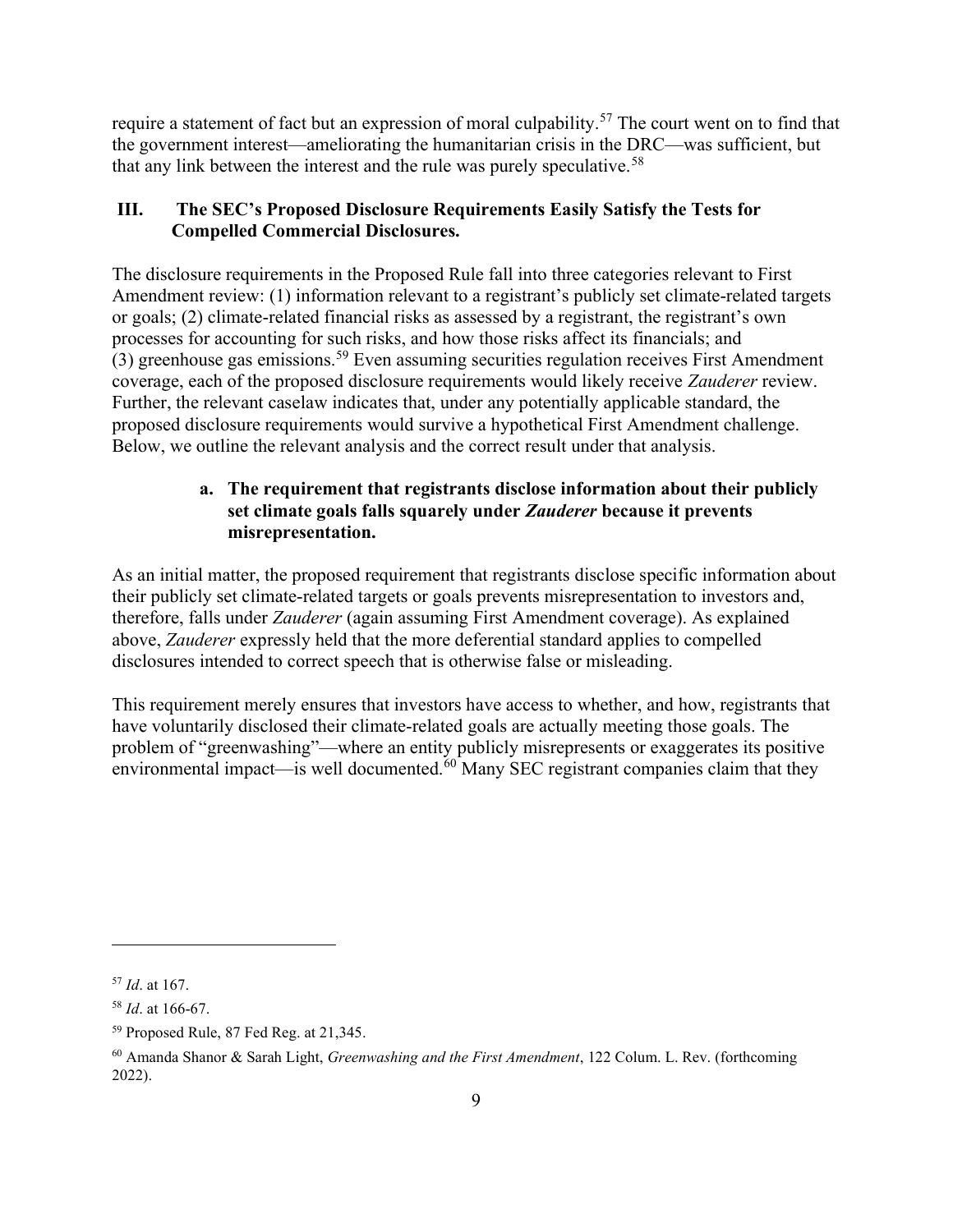will reach "net zero" or become "carbon neutral."<sup>61</sup> Large banks,<sup>62</sup> large asset managers,<sup>63</sup> Google and Microsoft,  $64$  BP and Shell,  $65$  and Alcoa<sup>66</sup> have all made climate pledges. Experts have warned that such claims cannot be taken at face value.<sup>67</sup> Indeed, many such claims have led to litigation, such as a complaint filed with the Federal Trade Commission against Chevron, contending that Chevron overstated the firm's efforts to reduce greenhouse gas emissions.<sup>68</sup>

The proposed requirement would merely ensure that registrants that already voluntarily publicize or promote themselves as taking certain climate-related steps are not misleading investors about the nature or extent of those steps. Therefore, it would be subject to only limited review under Zauderer.

### b. The proposed disclosures are factual and non-controversial under *Zauderer*.

All three categories of proposed disclosures are factual and uncontroversial in the Zauderer sense. To be factual simply means that the disclosure requires a statement of objective fact, rather than, say, a statement of opinion. Each of the proposed requirements would compel purely factual statements. They would require registrants to disclose objective facts about their own activities: how they are meeting their own publicly stated climate goals, what climate-risks they

 $61$  Thomas Murray, Net zero is THE new business imperative, EDF+BUSINESS (Sept. 24, 2020) https://business.edf.org/insights/net-zero-emissions/ (The "number of net zero pledges has doubled in less than a year.").

 $62$  Sarah E. Light & Christina P. Skinner, Banks and Climate Governance, 121 Colum. L. Rev. 1895 (2021); Avery Ellfeldt, Citi Goes Net Zero. Who's Next?, ClimateWire (Mar. 2, 2021), https://www.eenews.net/climatewire/2021/03/02/stories/1063726339?.

 $63$  Leading Asset Managers Commit to Net Zero Emissions Goal with Launch of Global Initiative, Ceres (Dec. 11, 2020), https://www.ceres.org/news-center/press-releases/leading-asset-managers-commit-net-zero-emissions-goallaunch-global?gclid=CjwKCAjwqauVBhBGEiwAXOepkX1ABr2yToagbphgkl8\_Q-BNpseGt\_F2wHFLLgCd6hQUataQblacKRoCbokQAvD\_BwE.

<sup>64</sup> Sustainability, Google, https://sustainability.google/commitments/#leading-at-google (last visited June 16, 2022) (pledging to be carbon-free by 2030); Brad Smith, Microsoft Will be Carbon Negative by 2030, Official Microsoft Blog (Jan. 16, 2020), https://blogs.microsoft.com/blog/2020/01/16/microsoft-will-be-carbon-negative-by-2030/.

<sup>65</sup> BP Sets Ambition for Net Zero by 2050, Fundamentally Changing Organization to Deliver, BP (Feb. 12, 2020), https://www.bp.com/en/global/corporate/news-and-insights/press-releases/bernard-looney-announces-new-ambitionfor-bp.html.

<sup>66</sup> Alcoa States Its Ambition to Reach Net Zero Greenhouse Gas Emissions by 2050, Alcoa (Oct. 4, 2021), https://news.alcoa.com/press-releases/press-release-details/2021/Alcoa-States-Its-Ambition-to-Reach-Net-Zero-Greenhouse-Gas-Emissions-by-2050/default.aspx.

 $67$  Tim Quinson, Al Gore Warns Greenwashing May Stop the Climate Fight in its Tracks, Bloomberg Green (July 13, 2021), https://www.bloomberg.com/news/articles/2021-07-13/al-gore-warns-greenwashing-may-stop-climatefight-in-its-tracks-green-insight.

<sup>&</sup>lt;sup>68</sup> Myles McCormick, Chevron Accused of 'Greenwashing' in Complaint Lodged with FTC, Financial Times (Mar. 16, 2021), https://www.ft.com/content/2985e18a-fdcb-4cd2-aee3-d5a0fe4cdab2; Corey Paul, Environmental Groups Accuse Chevron of 'Greenwashing' in FTC Complaint, S&P Global Market Intelligence (Mar. 16, 2021), https://www.spglobal.com/marketintelligence/en/news-insights/latest-news-headlines/environmental-groups-accusechevron-of-greenwashing-in-ftc-complaint-63206914.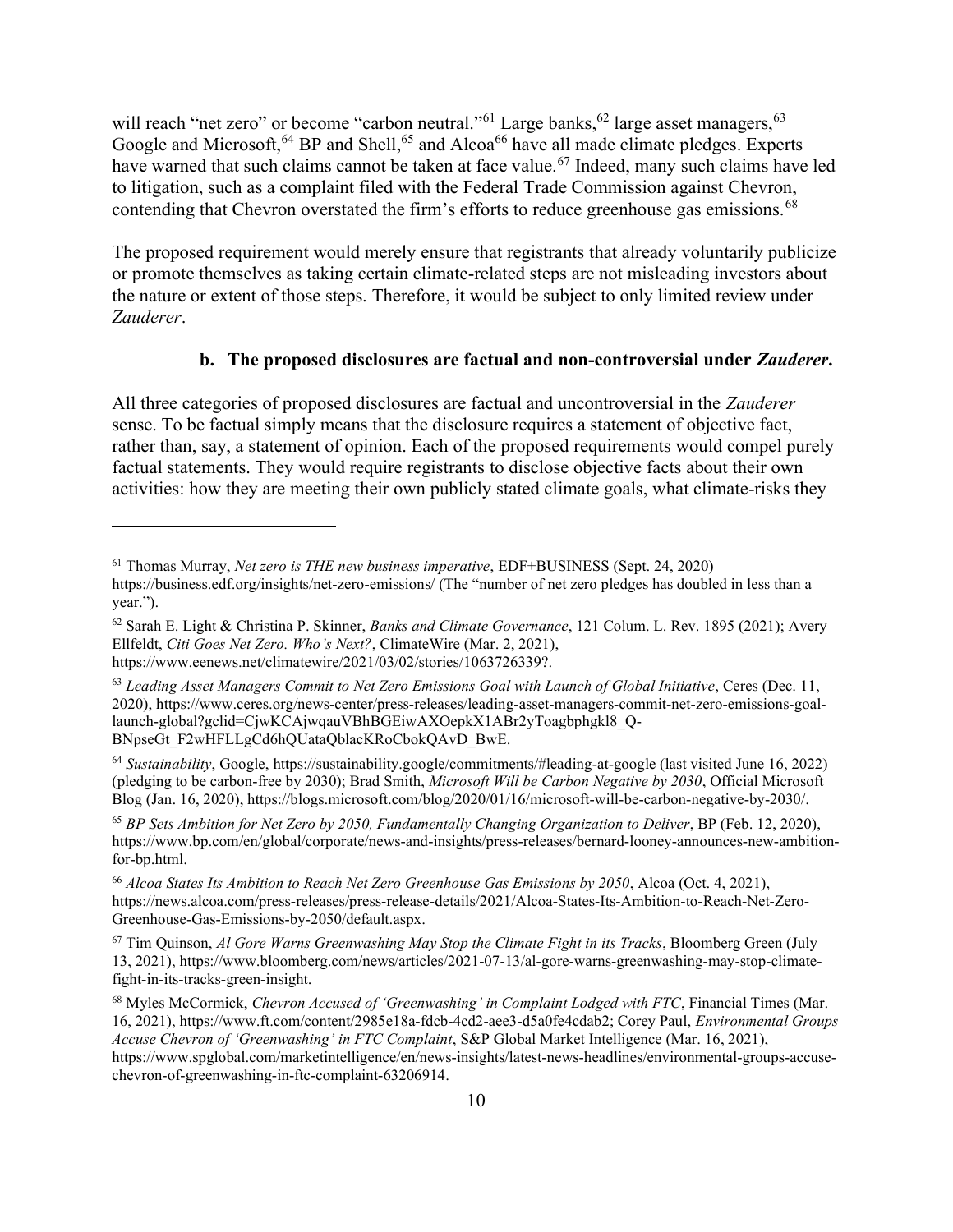have identified, how they are accounting for climate risks in their financials, and how much GHG (which the SEC has defined to mean the seven specific gases reported under the GHG Protocol's Corporate Accounting and reporting Standard) they use in their operations. A registrant could conclude that it bears no climate-related risk and still be in compliance.

Purely factual statements are generally also treated as "uncontroversial." For example, a purely factual statement about the country-of-origin of meat was presumed uncontroversial in  $AMI$ .<sup>69</sup> Even though people can have different opinions on whether anyone ought to care about the national origin of meat, that does not make the disclosure of the actual country of origin of meat itself a controversial fact. If controversiality were, instead, measured by whether there are disputes over the importance or value of the general topic, then every disclosure would be rendered infirm once someone sues over the disclosure or makes it a subject of public dispute; a focus on the factuality of the disclosure avoids self-contradiction in the standard. Indeed, then-Judge Kavanaugh opined in his AMI concurrence that the standard was easily met there "given the factually straightforward, evenhanded, and readily understood nature of the information, as well as the historical pedigree of this specific kind of disclosure requirement."<sup>70</sup>

A statement of fact does not become controversial simply because it "can be tied in some way to a controversial issue"<sup>71</sup> or because a *listener* may use the fact to inform an opinion. It becomes controversial when it forces the *speaker* to take sides in some way.<sup>72</sup> For example, in NIFLA, the state required a clinic whose purpose was to oppose abortion to provide information on statesponsored abortion services, a message fundamentally at odds with its mission.<sup>73</sup> And in NAM, the rule required companies to post a statement about whether its products are "DRC conflict free," an ideological statement that conveys moral responsibility for the situation in the Democratic Republic of the Congo, effectively requiring a company to "confess blood on its hands."<sup>74</sup>

The information required here is nothing like the "DRC conflict free" disclosures mandated in NAM. Rather, the SEC's proposed disclosure requirements are factually straightforward, evenhanded, and readily understood. They do not force companies to take sides on controversial topics, like climate change regulation, nor do they entail an inherent statement of morality or culpability. They require only disclosure of objective facts that the market has already shown are relevant to investors and asset valuation.<sup>75</sup> Have the registrants identified climate risks to their operations or not? How much greenhouse gases do their operations objectively emit? Requiring such factual statements about one's own operations does not compel a stand about morality or

<sup>69</sup> 760 F.3d at 27.

 $70$  *Id.* at 34 (Kavanaugh, concurring).

<sup>&</sup>lt;sup>71</sup> CTIA – The Wireless Ass'n 928 F.3d at 845.

<sup>72</sup> Id.

 $73$  *Id.* (discussing *NIFLA*).

<sup>74</sup> 800 F.3d at 530.

<sup>75</sup> See Condon, supra note 21.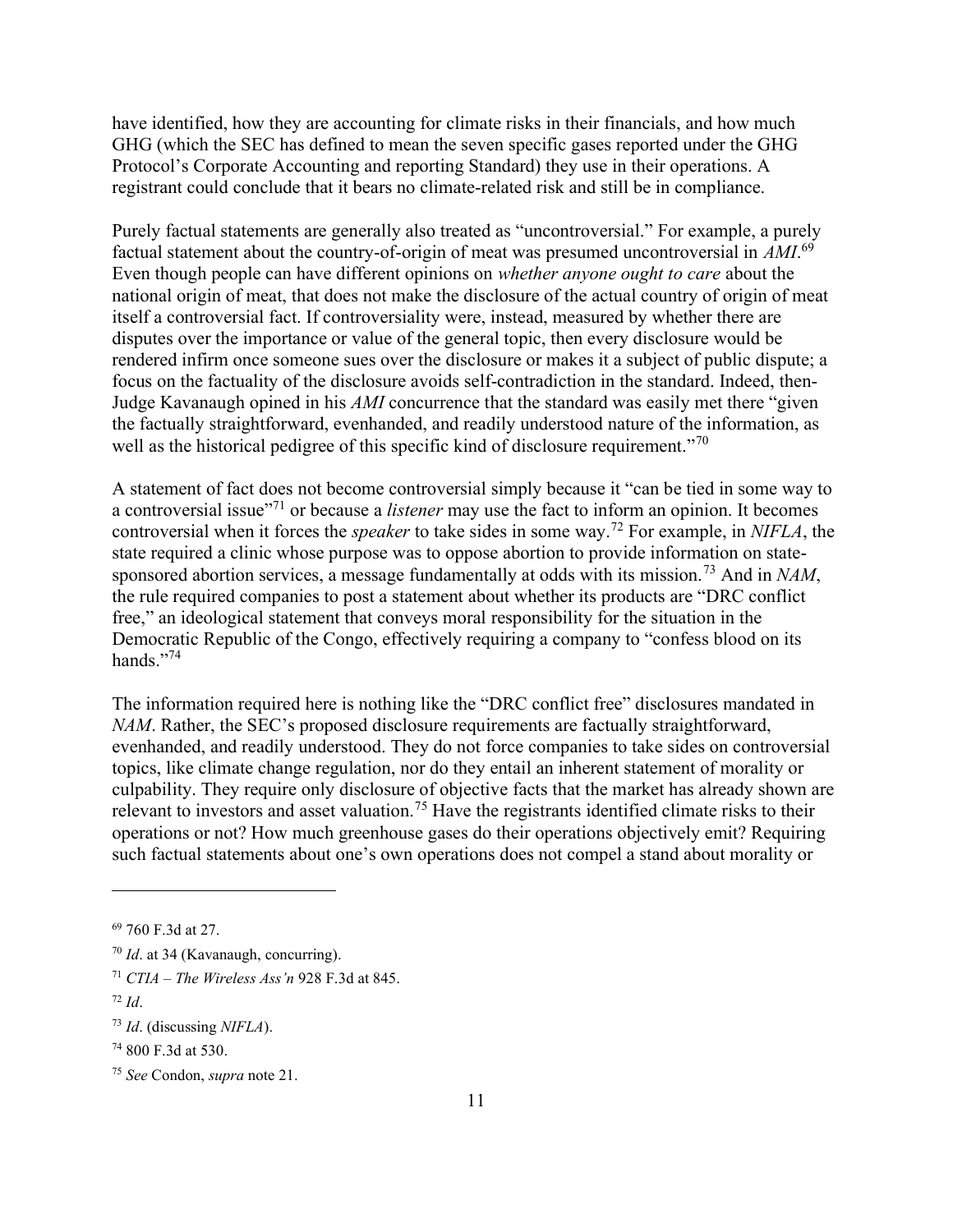even about the world at large but only disclosure of policies and data as collected by the commercial entity itself.<sup>76</sup>

Neither does registrant opposition or the politics of greenhouse gas regulation suffice to make the proposed disclosure requirements controversial. The content of a mandated disclosure does not become controversial simply because regulated parties oppose it, because the need for the disclosure is hotly debated, or even because the disclosure may be related in some way to a political debate. Every compelled disclosure ultimately confirmed in court has had its own set of opponents, as in Zauderer itself. Indeed, at the time that the Supreme Court reviewed the attorney advertising rules at issue in Zauderer, "the bar [was] hopelessly divided on the issue of any advertising."<sup>77</sup> What matters here is that the proposed requirements would not compel registrants to endorse any political position, take any steps to reduce their greenhouse gas emissions or otherwise ameliorate climate change, or even to conclude that they have any climate risks. They would compel only objective statements of fact that will protect investors. Investors may choose to question whether the disclosures reveal poor management or investment risks, but that is the very purpose of SEC disclosure requirements.

The West Virginia Attorney General has argued that such information *could be used* to advance prejudice and animus toward companies based on those disclosures. But the fact that third parties could conceivably use the information for another purpose—such as "buy American meat" campaigns, in AMI—does not make the compelled speech itself controversial. Whether the disclosure is controversial depends on the "factual accuracy of the compelled disclosure, not [on] its subjective impact on the audience," much less a third party.<sup>78</sup> For example, information *about* a company's internal policies and data is "purely factual and uncontroversial,"<sup>79</sup> even though the substantive content of those policies—should Facebook ban pictures of breastfeeding that expose a nipple? Should a particular post have 1 million views?<sup>80</sup>—can become controversial. The disclosures proposed by the SEC are intended to inform investors about the value and risks of their investments or potential investments. They may use the information in deciding whether to invest or divest or how to participate in company management. All of this is well within the rights of investors and well within the role of the SEC.

Moreover, as in AMI, there is a long historical pedigree of disclosure requirements about financial risks to public companies, including environmental risks, undermining any suggestion that such disclosures are controversial. In 1933, Congress gave the SEC authority to issue

<sup>&</sup>lt;sup>76</sup> See NetChoice, LLC v. Att'y Gen., Fla., 34 F.4th 1127 (11th Cir. May 23, 2022) (Requiring disclosure of social media content standards, changes in terms, provision of free advertising to political candidates, and view counts of individual posts would "provide users with helpful information that prevents them from being misled about platforms' policies.").

 $77$  Dorothy Virginia Kibler, Commercial Speech and Disciplinary Rules Preventing Attorney Advertising and Solicitation: Consumer Loses with the Zauderer Decision, 65 N.C. L. Rev. 170, 193 (1986).

<sup>&</sup>lt;sup>78</sup> CTIA—The Wireless Ass'n, 854 F.3d at 1117 (vacated for other reasons).

<sup>79</sup> Netchoice, 134 F.4th at 1227.

 $80$  See id.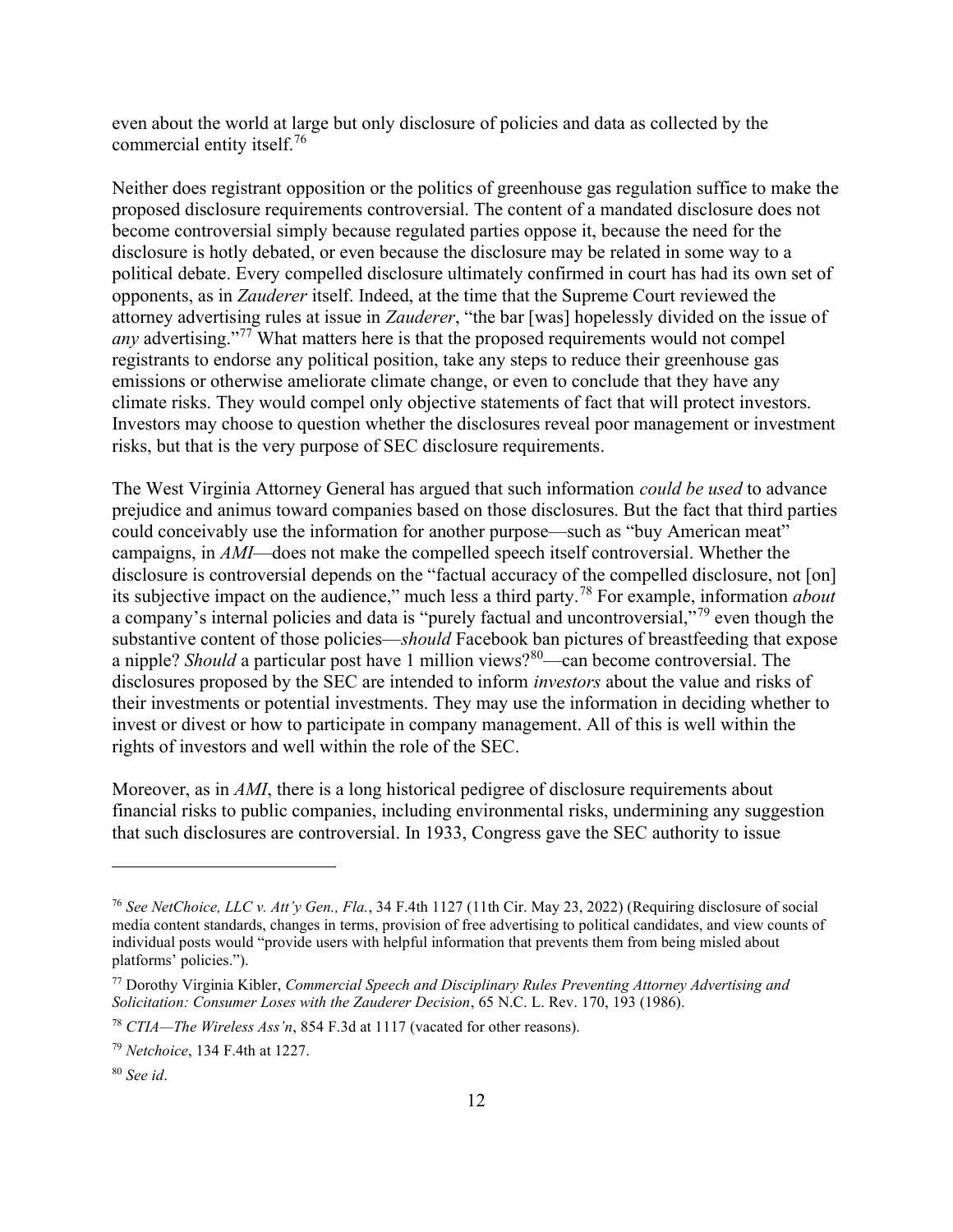regulations "in the public interest or for the protection of investors" and to facilitate capital formation, among other things. $81$  Since that time, the SEC has continuously mandated that registrant companies disclose information the SEC has determined to be "necessary or appropriate in the public interest or for the protection of investors."<sup>82</sup> "[D]ecade after decade," the SEC has built out a regime compelling disclosures that were aimed at protecting investors from the business risks and concerns of the day.<sup>83</sup> These mandates have included such specific items as executive compensation, related-party transactions, and industry-specific items.<sup>84</sup> The SEC has often updated its disclosure requirements in response to emerging market threats, like Y2K,<sup>85</sup> pandemic,<sup>86</sup> or war.<sup>87</sup> Requiring disclosures related to potential existential threats to businesses, such as climate-related risks and transition risks, continue this tradition.

Indeed, the SEC has been expressly addressing disclosure of material environmental issues since the early 1970's, starting with an interpretive release stating that companies should consider the financial impact of environmental laws, and that continued through rules and other efforts exploring the need for more specific disclosure requirements.<sup>88</sup> Registrants have accordingly been including environmental risks in their SEC disclosures for decades, treating this as material to financial performance. For example, General Motors has long disclosed the various applicable environmental regulations and how those regulations impact its business.<sup>89</sup> Lockheed Martin not only discloses its environmental liabilities but also its environment-related business opportunities.<sup>90</sup> Although the information has thus far been inconsistent, some companies have already disclosed climate-related risks, implicitly acknowledging that such risks are relevant to

 $90 E.g., Form 10-K, Lockheed Martin, 26, 55-56 (1995), available at$ 

https://www.lockheedmartin.com/content/dam/lockheed-martin/eo/documents/annual-reports/1995-annualreport.pdf.

<sup>81</sup> Securities Act of 1933, 15 U.S.C. § 77b(b).

<sup>&</sup>lt;sup>82</sup> Securities Act §§ 7 & 10(c), 15. U.S.C. §§ 77g & 77j(c); Securities Exchange Act §§ 12(b), 14(a), 15. U.S.C. § 78l & 78n; George Georgiev, The SEC's Climate Disclosure Proposal: Critiquing the Critics, Emory L. Stud. Rsch. Paper 22-8, 4 (2022), https://ssrn.com/abstract=4068539 (quoting Section 7(a)(1) of Schedule A of the Securities Act).

<sup>83</sup> Id. at 5.

 $84$  *Id.* 

<sup>&</sup>lt;sup>85</sup> See Statement of the Commission Regarding Disclosure of Year 2000 Issues and Consequences by Public Companies, Investment Advisers, Investment Companies, and Municipal Securities Issuers, 63 Fed. Reg. 41,394 (Aug. 4, 1998) (to be codified at 17 C.F.R. pts. 231, 241, 271, 276).

<sup>86</sup> See COVID-19, SEC, https://www.sec.gov/corpfin/corporation-finance-covid-19 (Jan. 8, 2022) (listing 15 guidance documents, statements, and interpretations by the Commission in connection with the Covid-19 crisis).

<sup>87</sup> Sample Letter to Companies Regarding Disclosures Pertaining to Russia's Invasion of Ukraine and Related Supply Chain Issues, SEC, https://www.sec.gov/corpfin/sample-letter-companies-pertaining-to-ukraine (May 3, 2022).

<sup>88</sup> Commission Guidance Regarding Disclosure Related to Climate Change, 75 Fed. Reg. 6290, 6293-95 (Feb. 8, 2010) (codified at 17 C.F.R. pts. 211, 231, 241).

<sup>89</sup> E.g., Form 10-K, Gen. Motors Co., (2009), available at https://investor.gm.com/static-files/5e83ec62-dde5-40b4- 95ce-f97a5ab94880.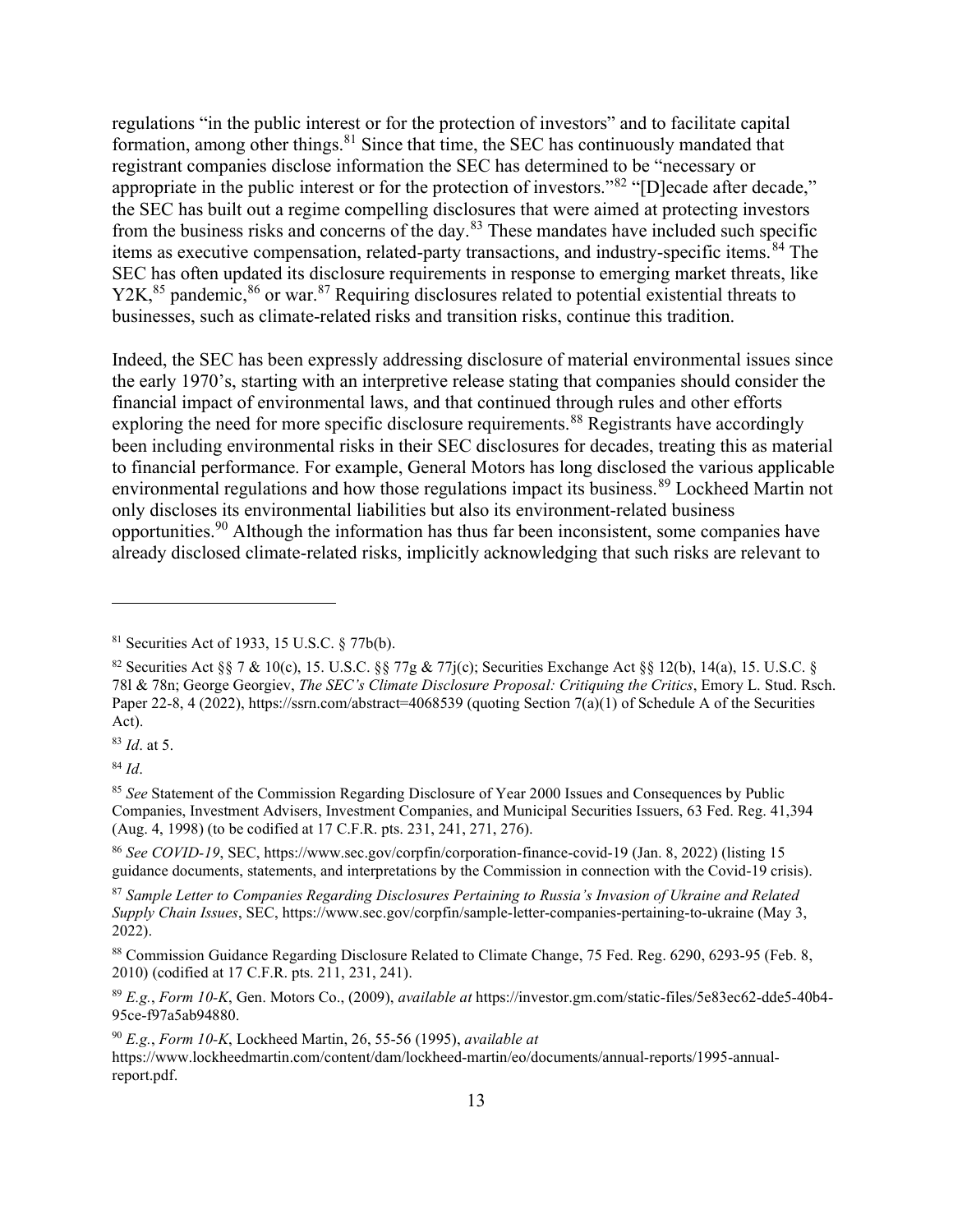their financial picture. For example, Adobe,<sup>91</sup> Alphabet,<sup>92</sup> and Chevron<sup>93</sup> all extensively discuss in their annual reports their anticipated climate-related risks, as well as climate-related opportunities.

The deferential standard in *Zauderer* should, therefore, apply to each disclosure requirement.

## c. The SEC has a substantial interest in protecting investors, and the proposed disclosures directly advance that interest.

There is no question that the SEC has a substantial government interest in ensuring that investors are adequately informed about climate-related financial risks to publicly traded companies. The SEC is charged with protecting investors and facilitating capital formation, among other things.<sup>94</sup> Protecting investors means, at minimum, ensuring that they have sufficient and consistent information about emerging risks to public companies. Climate risks that companies may face include catastrophic weather events, supply chain disruptions, changing demand, and regulatory and transition costs. "In the last two years alone, the U.S. suffered more than 40 weather disasters that inflicted at least \$1 billion in economic damage each."<sup>95</sup> A 2019 study found that 215 of the world's biggest global companies have nearly \$1 trillion at risk from climate impacts, "with many likely to hit within the next 5 years."<sup>96</sup> Knowing which companies face which risks will help investors efficiently allocate capital.

As the SEC noted in the Proposed Rule, investors have been demanding climate-related information.<sup>97</sup> Thousands of investors managing hundreds of trillions of dollars have urged disclosure of climate-related information by signing such initiatives as the Global Investor Statement to Governments on Climate Change, the UN Principles for Responsible Investment, the Net Zero Asset Managers Initiative, and the Climate Action 100+.<sup>98</sup> Investors want

 $91 E.g., Form 10-K, Adobe Inc., 27-28, 34 (2022), available at <https://www.adobe.com/pdf-1>$ page.html?pdfTarget=aHR0cHM6Ly93d3cuYWRvYmUuY29tL2NvbnRlbnQvZGFtL2NjL2VuL2ludmVzdG9yLX JlbGF0aW9ucy9wZGZzL0FEQkUtMTBLLUZZMjEtRklOQUwucGRm.

 $92$  E.g., Form 10-K, Alphabet, Inc., 12-13 (2022), available at https://abc.xyz/investor/static/pdf/20220202\_alphabet\_10K.pdf?cache=fc81690.

<sup>93</sup> E.g., Accelerating Progress: 2021 Annual Report, Chevron, 32 (2021), https://www.chevron.com/- /media/chevron/annual-report/2021/documents/2021-Annual-Report.pdf.

<sup>94</sup> Securities Act of 1933, 15 U.S.C. § 77b(b).

<sup>95</sup> Michael Panfil & David G. Victor, Climate change creates financial risks. Investors need to know what those are, Brookings (Mar. 29, 2022), https://www.brookings.edu/blog/planetpolicy/2022/03/29/climate-change-createsfinancial-risks-investors-need-to-know-what-those-are/.

<sup>96</sup> World's biggest companies face \$1 trillion in climate change risks, CDP Disclosure Insight Action (June 4, 2019), https://www.cdp.net/en/articles/media/worlds-biggest-companies-face-1-trillion-in-climate-change-risks.

<sup>&</sup>lt;sup>97</sup> 87 Fed. Reg. at 21,340, 21,446.

<sup>&</sup>lt;sup>98</sup> 87 Fed. Reg. at 21,340-41.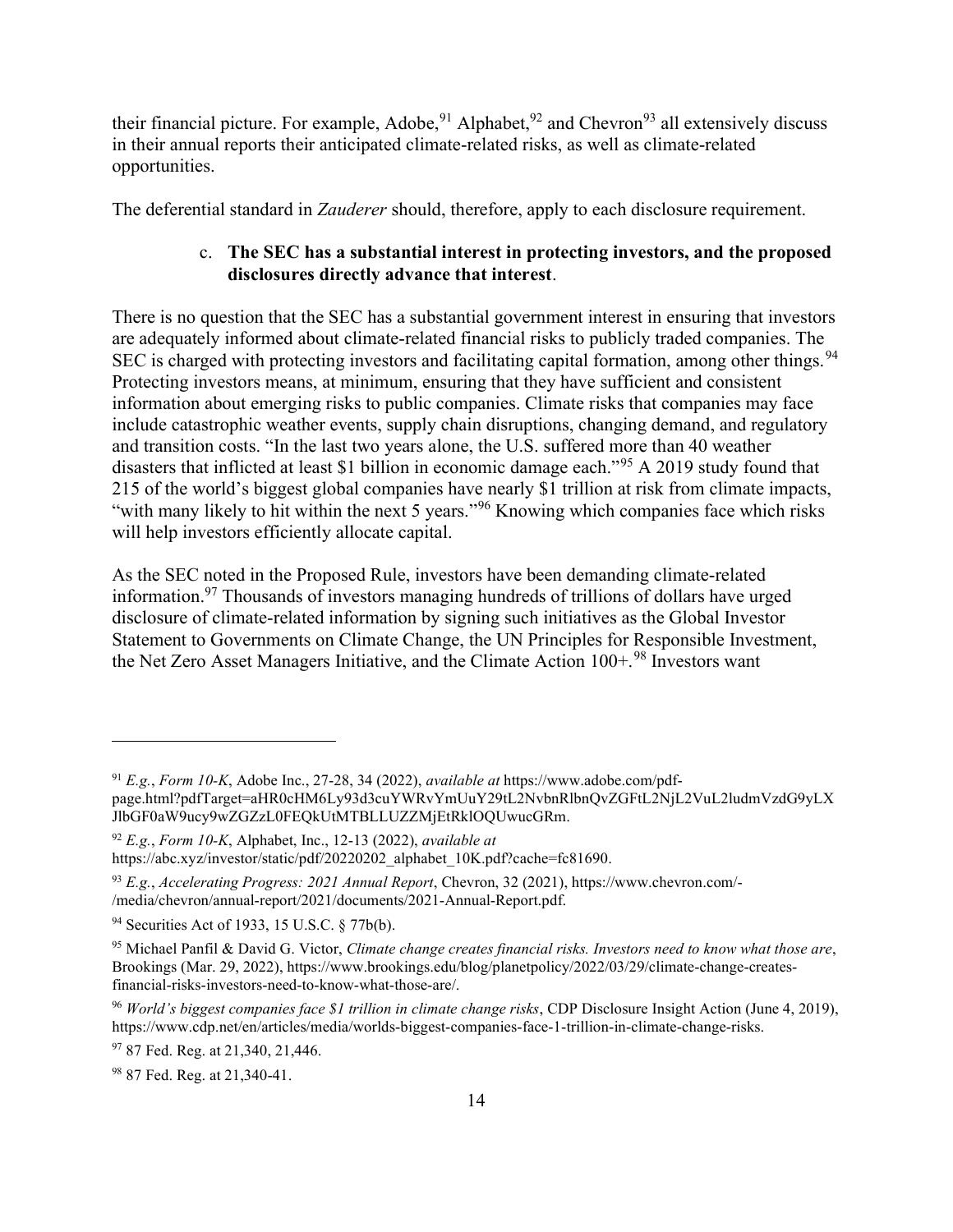information on climate risk because it is seen as a risk to asset allocation.<sup>99</sup> For example, one study found that nearly 93% of institutional investors with \$12.75 trillion under management "view climate change as an investment risk that has yet to be priced in by all the key financial markets globally."<sup>100</sup> Investors have particularly requested clearer, more consistently presented, and more comparable information,<sup>101</sup> and evidence is growing that climate risks are not being accurately and consistently incorporated into asset prices.<sup>102</sup> And yet, the SEC has found that registrant companies do not currently provide consistent, comparable information that is "decision-useful" to investors.<sup>103</sup>

Specifically, the proposed requirement that registrants provide information related to their publicly stated climate goals is relevant to company marketing practices and consumer appeal, which may in turn be relevant to investors' assessment of investment risk. It is also relevant to potential litigation costs because companies overstating their environmental bona fides may be subject to litigation risk. For example, in 2021, a complaint was filed with the Federal Trade Commission alleging that Chevron overstated its efforts to reduce its greenhouse gas emissions.<sup>104</sup> Such cases can be costly and can erode a company's customer base.

The proposed requirement that registrants explain the climate-related risks they have independently identified, how they address those risks, and how those risks affect financials is relevant to whether the company is being under- or over-valued and whether the investment is risky and will provide investors with consistent, comparable, and useful information.

The proposed requirement that registrants disclose their greenhouse gas emissions is relevant to transition risks as the world moves away from fossil fuels. Investors may use that objectively verifiable information to assess how consumers or governments will treat the companies based on their emissions. Investors may also want to know how companies will fare in the transition to a lower carbon economy. Indeed, that transition has already begun and may already be affecting company performance. For instance, some states have GHG emission reduction programs, <sup>105</sup> and

 $99$  Climate change and artificial intelligence seen as risks to investment assets allocation, finds new report by BNY Mellon Investm, Bloomberg Business (Sept. 16, 2019), https://www.bloomberg.com/press-releases/2019-09- 16/climate-change-and-artificial-intelligence-seen-as-risks-to-investment-asset-allocation-finds-new-report-by-bnymellon-investm.

 $100$  *Id.* 

 $101$  Cynthia A. Williams & Donna Nagy, ESG and Climate Change Blind Spots: Turning the Corner on SEC Disclosure, 99 Tex. L. Rev. 1453-85 (2021).

<sup>102</sup> See Condon, supra note 21.

<sup>103</sup> 87 Fed. Reg. at 21,335.

 $104$  McCormick, supra note 69; see also Jacob v. Bloom Energy Corp., 2021 WL 733438, at \*1 (Del. 2021) (shareholder suit seeking to inspect books to investigate potential greenwashing).

<sup>&</sup>lt;sup>105</sup> Eleven states participate in the Regional Greenhouse Gas Initiative, a regional cap-and-trade initiative. See The Regional Greenhouse Gas Initiative, rggi.org (last visited June 6, 2022). California also has a cap-and-trade program. See Center for Climate and Energy Solutions, https://www.c2es.org/content/california-cap-and-trade/ (last visited June 16, 2022).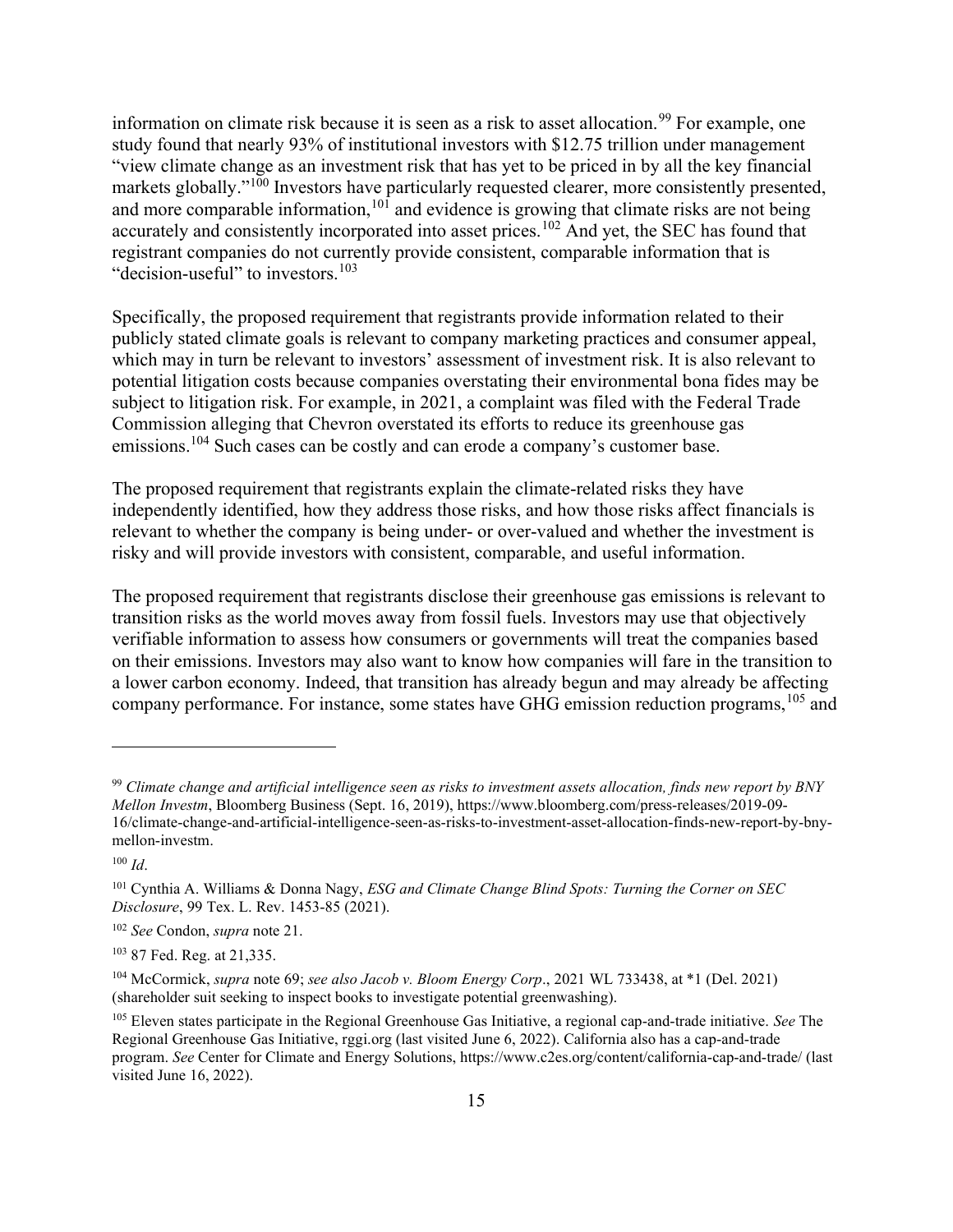EPA has issued rules to limit certain GHG emissions.<sup>106</sup> The extent to which a company's operations rely on the emissions of GHGs affects the real value of the company, whether the company is properly accounting for the costs of transitioning to a lower carbon economy, and even its viability. This is true just as much for "Scope 3" emissions (emissions arising out of a firm's value chain, including from upstream suppliers) as for "Scope 1 and 2" emissions (emissions from direct company operations and from electricity purchased)—the extent to which the company's suppliers rely heavily on GHGs indicates the direction that future supply costs will trend. And GHG emissions can be relevant to a company's litigation risk, such as the multiple lawsuits faced by certain fossil fuel companies related to their marketing practices and contribution to climate change.<sup>107</sup>

Zauderer requires no factual record support to explain how the mandated disclosures advance the interest, but an application of Central Hudson would require the SEC to produce a factual record and not rely on "speculation or conjecture."<sup>108</sup> In a final rule, therefore, the SEC should explain and cite evidence establishing how and why the final disclosure requirements would protect and empower investors. Some of this evidence can be found in what public companies and opponents of the Proposed Rule themselves have said in proceedings regarding greenhouse gas regulations.

### Statements from Registrants and Others Demonstrating the SEC's Interest in Mandating Climate-Related Disclosures (Carbon Dioxide Regulation Litigation)

Ever since the Supreme Court held in *Massachusetts v. EPA*<sup>109</sup> that EPA must regulate greenhouse gases, companies have been on notice that regulation of carbon dioxide and other  $GHSs$  is imminent. Yet, after EPA issued the Clean Power Plan<sup>110</sup>—which sought to regulate carbon dioxide pollution from power plants—certain SEC registrant companies admitted in surrounding litigation that the regulation would severely affect their financials, sometimes even their viability. For example:

 $106$  E.g, Carbon Pollution Emission Guidelines for Existing Stationary Sources: Electric Generating Units, 80 Fed. Reg. 64,662 (Oct. 23, 2015) (to be codified at 40 C.F.R. pt. 60) (EPA's "Clean Power Plan," currently stayed and under litigation).

 $107$  E.g., Compl., Vermont v. Exxon Mobil Corp., No. 2:21-cv-00260-wks (S. Vt. filed Oct. 22, 2021) (suit for failure to disclose causal connection between their products and climate change); Compl., District of Columbia v. Exxon Mobil Corp., No. 1:20-cv-01932-TJK (D.D.C., filed July 17, 2020) (suit for misleading consumers about "the central role their products play in causing climate change"); Compl., In re Exxon Mobil Corp. Derivative Litigation, No. 3:19-cv-01067 (N.D. Tex. filed May 2, 2019) (shareholder derivative suit for misleading shareholders about climate change and its impacts on Exxon's business).

<sup>108</sup> NAM, 800 F.3d at 526.

<sup>&</sup>lt;sup>109</sup> 549 U.S. 497 (2007). Massachusetts v. EPA held that, under the Clean Air Act, EPA must regulate greenhouse gases if it determines that greenhouse gases "may reasonably be anticipated to endanger public health of welfare." Id. at 532-33. EPA made an endangerment finding with respect to six greenhouse gases, including carbon dioxide and methane, in 2009. Endangerment and Cause or Contribute Findings for Greenhouse Gases under Section 202(a) of the Clean Air Act, 74 Fed. Reg. 66,496 (Dec. 15, 2009) (to be codified at 40 C.F.R. ch. I).

<sup>110</sup> 80 Fed. Reg. at 64,662.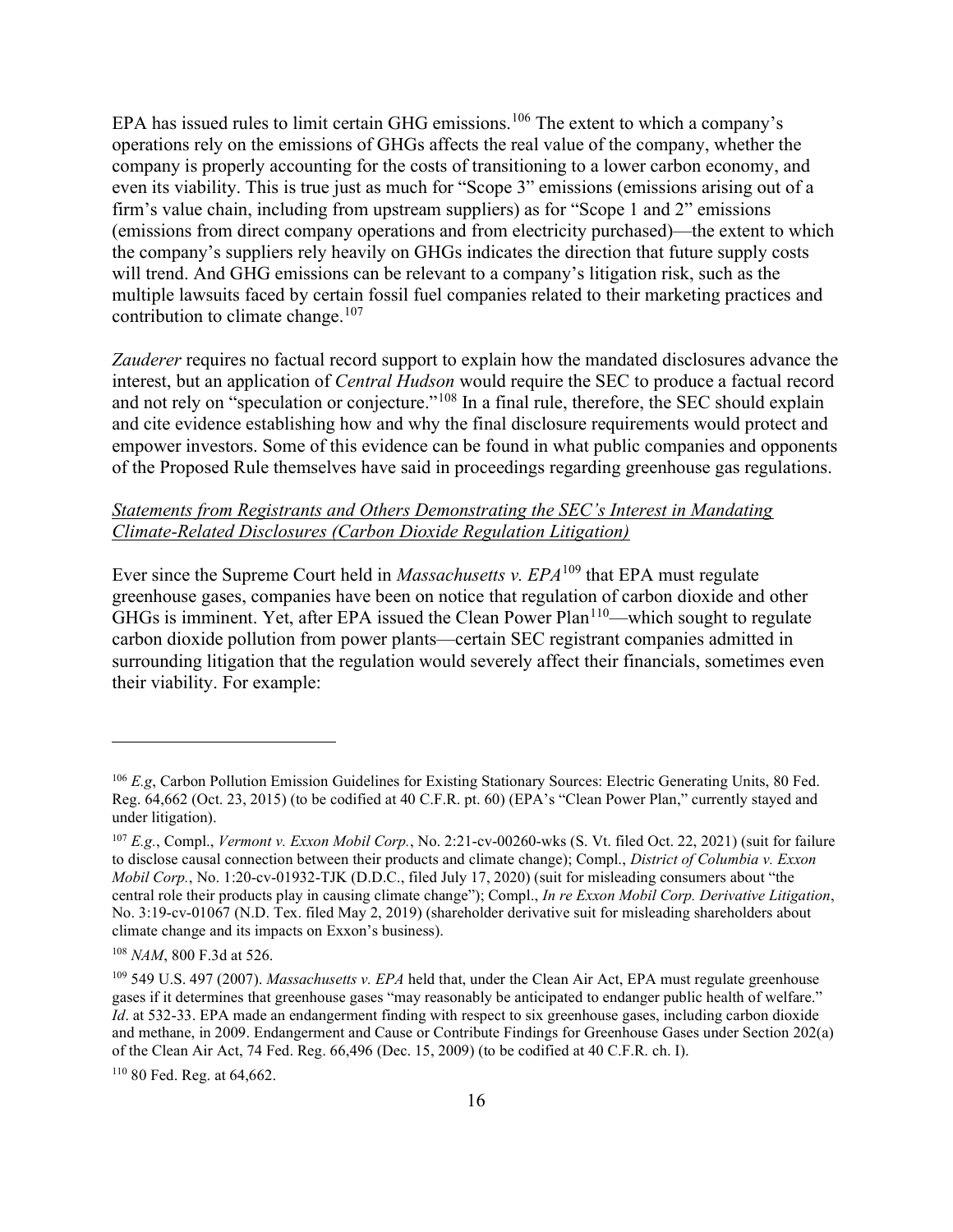- Murray Energy Corporation said that EPA's "mandate imminently threatens to result in the shuttering or conversion of coal-fired power plants and thereby imminently threatens Murray Energy's core business – the mining of coal supplied to those power plants."<sup>111</sup> It went on to say that "Murray Energy Corporation and its employees depend upon the presence of a stable and continuing domestic market for coal. Every coal fired power plant that is shut down (or converted) affects the financial bottom line of Murray Energy Corporation and enough shutdowns threaten the existence of Murray Energy."<sup>112</sup>
- Westmoreland Mining Holdings said that the Clean Power Plan "substantially threatens Westmoreland's business" and that analyses "demonstrated its potential threats to Westmoreland's largest domestic customer, the coal power plant in Colstrip which has always been exclusively supplied by Westmoreland's Rosebud mine."<sup>113</sup>
- Basin Electric Power Cooperative said that the Clean Power Plan "would have imposed significant compliance burdens on it and would have forced it to prematurely shut down some of its units."<sup>114</sup>
- A brief submitted by the National Rural Electric Cooperative Association, among others, admitted that "most cooperative[]" power plants "do not have the infrastructure needed to shift generation sources without massive new investments."<sup>115</sup>

The Chamber of Commerce, which represents many SEC registrant companies, admitted in litigation that any regulation that leads to "changes in the electricity sectors that shift production away from certain fossil-fuel-fired power plants" would directly impact the financial circumstances of power companies and indirectly impact companies that depend on large amounts of electricity, such as manufacturers.<sup>116</sup> "In the case of heavy manufacturing and other energy-intensive industries, electricity costs are among the most significant expenses. Regulations such as the [Clean Power Plan] that increase electricity costs and potentially reduce the reliability of the electricity grid directly harm those members and reduce their competitiveness in the global marketplace."<sup>117</sup>

West Virginia, whose Attorney General has publicly opposed the Proposed Rule, similarly agreed that the costs of transition to a lower carbon energy supply would affect the costs and viability of many companies. It recently argued that the Clean Power Plan "would have forced some operators into new lines of business, cutting existing operations and investing in alternate

<sup>&</sup>lt;sup>111</sup> Mot. of Murray Energy to Intervene 22, Am. Lung Ass'n, v. EPA, No. 19-1140 (D.C. Cir.).

 $112$  *Id.* at 27.

<sup>&</sup>lt;sup>113</sup> Westmoreland Mining Holdings LLC Unopposed Mot. for Leave to Intervene 2, Am. Lung Ass'n v. EPA, No. 19-1140 (D.C. Cir.).

<sup>&</sup>lt;sup>114</sup> Unopposed Mot. of Basin Electric Power Cooperative for Leave to Intervene in Support of Respondents  $8$ , Am. Lung Ass'n v. EPA, No. 19-1140 (D.C. Cir.).

<sup>&</sup>lt;sup>115</sup> Br. of *Amici Curiae* South Texas Electric Cooperative, Inc., et al. 28, West Virginia v. EPA, No. 20-1530 (S. Ct.).

<sup>&</sup>lt;sup>116</sup> Mot. of Chamber of Commerce of the U.S. for Leave to Intervene 10, *American Lung Ass'n v. EPA*, No. 19-1140 (D.C. Cir.).

 $117$  *Id.* at 13.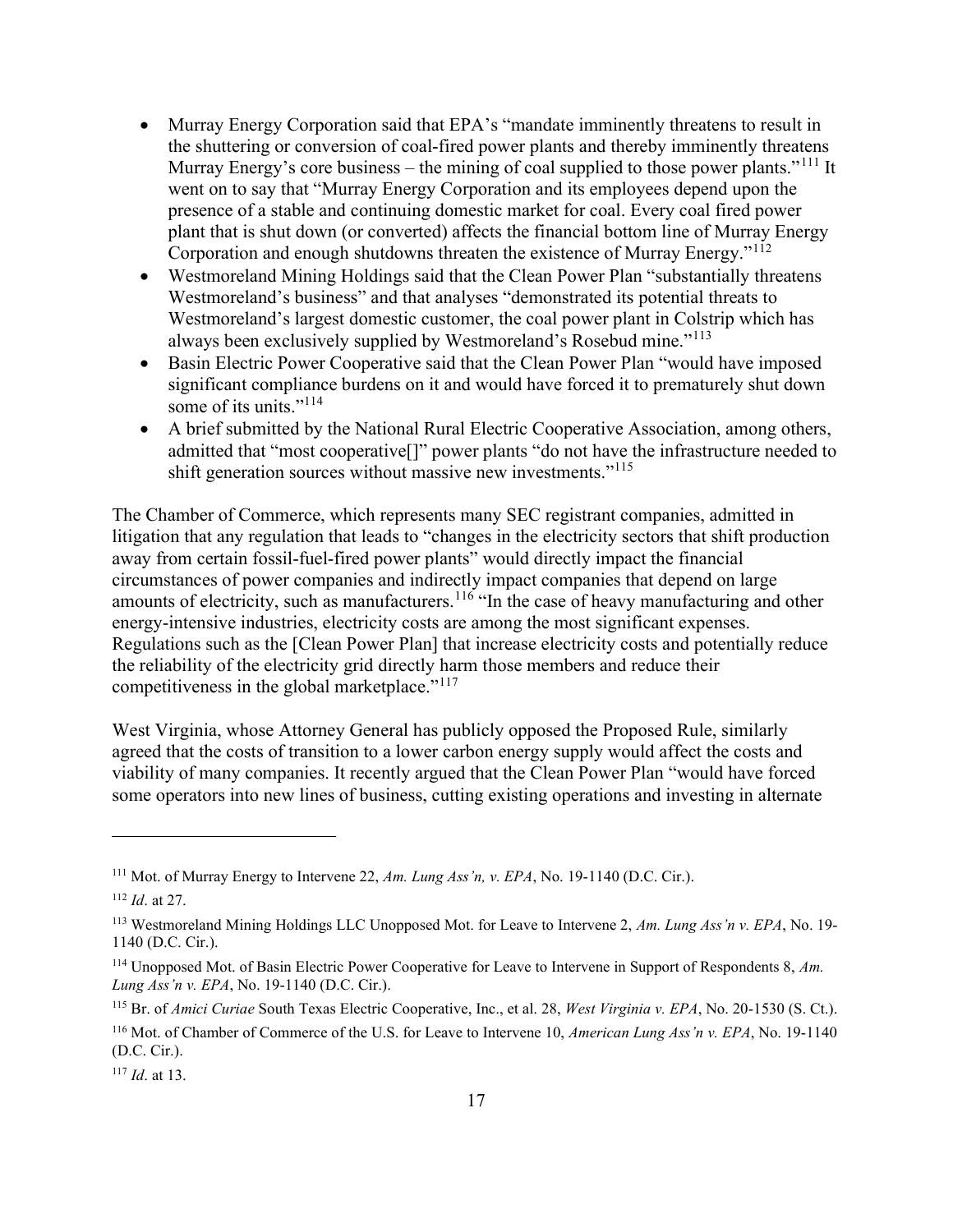generation types instead. . . And economic realities as they were, some plants would have closed."<sup>118</sup>

Basin Electric explained in litigation surrounding the Clean Power Plan that resource planning for some companies "is, in part, an exercise of predicting short- and long-term trends in federal regulations, and choosing options that are most likely to be (a) permitted under the regulations, and (b) built in a timely way to meet changing generation and transmission resource needs."<sup>119</sup> Investors should be able to learn whether publicly traded companies have identified such transition risks and how they have planned for them.

### Statements from Registrants and Others Demonstrating the SEC's Interest in Mandating Climate-Related Disclosures (Methane Regulation Litigation)

Another source of evidence can be found in litigation surrounding the Bureau of Land Management's (BLM's) 2016 regulation of methane, another greenhouse gas.<sup>120</sup> While the BLM rule was eventually vacated by a district court,<sup>121</sup> companies continue to have reason to anticipate methane regulations, as EPA recently proposed emission standards that would curb methane.<sup>122</sup>

In the litigation, the American Petroleum Institute (API), which represents hundreds of oil and gas companies, many of which are SEC registrants, argued that BLM's 2016 rule would have cost the natural gas industry "almost \$319 million, or approximately \$110,000 per well."<sup>123</sup> API explained that the rule requiring capture of methane would have required operators of natural gas pipelines to "either heavily invest in trying to build the necessary infrastructure to capture and flare or market gas at a loss (while also paying royalties on that production), or cease operations and shut in."<sup>124</sup>

In another example, the Western Energy Alliance and the Independent Petroleum Association of America, which represent hundreds of oil and gas companies, said that the 2016 BLM rule would

<sup>&</sup>lt;sup>118</sup> Br. for Petitioners 8-9, *West Virginia v. EPA*, No. 20-1530 (S. Ct.).

<sup>&</sup>lt;sup>119</sup> Br. of Respondent Basin Electric Power Cooperative in Support of Petitioners 24, West Virginia v. EPA, No. 20-1530 (S. Ct.).

<sup>&</sup>lt;sup>120</sup> See Waste Prevention, Production Subject to Royalties, and Resource Conservation, 81 Fed. Reg. 83,008 (Nov. 18, 2016) (to be codified at 43 C.F.R. pts. 3100, 3160, 3170). The BLM rule was temporarily revised by a 2018 revision, which was later vacated by a district court. California v. Bernhardt, No. 4:18-cv-05712, 2020 WL 4001480 (N.D. Cal. July 15, 2020).

<sup>&</sup>lt;sup>121</sup> Wyoming v. DOI, Case No. 2:16-cv-00285-SWS (D. Wyo. filed Nov. 18, 2016).

<sup>&</sup>lt;sup>122</sup> See Standards of Performance for New, Reconstructed, and Modified Sources and Emissions Guidelines for Existing Sources: Oil and Natural Gas Sector Climate Review, 86 Fed. Reg. 63,110 (Nov. 15, 2021) (to be codified at 40 C.F.R. pt. 60).

<sup>&</sup>lt;sup>123</sup> [Proposed] Intervenor-Defendant American Petroleum Institute Opposition to Plaintiffs' Mots. For Prelim. Injunction 13, California v. Zinke, No. 3:17-cv-7187 (N.D. Cal. filed Dec. 19, 2017).

 $124$  *Id.* at 13-14.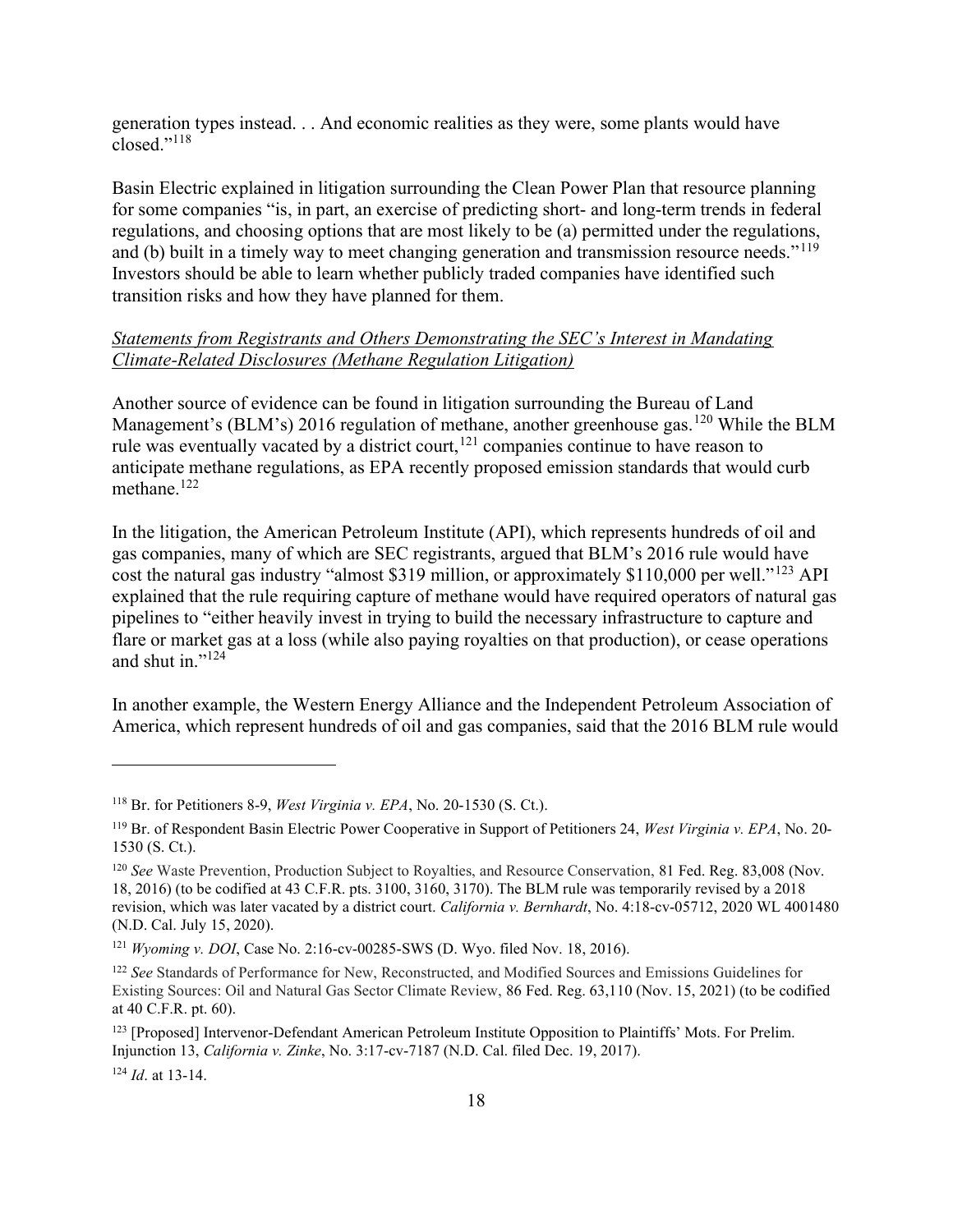have cost the oil and gas industry over \$155 million, "resulted in a reduction of 1,800 potential new (or capped) oil wells," and forced some companies to "incur[] a financial penalty in the form of additional royalty obligations" on lost gas.<sup>125</sup>

The SEC can rely on such statements, along with other information at its disposal, to support its view that the proposed disclosure requirements would further the goal of informing investors of financial risks and facilitating the efficient formation of capital.

### d. The disclosure requirements are not unduly burdensome on further speech and are no more extensive than necessary.

Finally, the proposed disclosure requirements are not unduly burdensome within the meaning of Zauderer, which requires a burden on *speech*.<sup>126</sup> The proposed requirements would not burden registrants' protected speech in any way. Registrants would be free to supplement their statements, claim that they do not face climate-related risks, or even to identify climate-related opportunities.

Moreover, most of the proposed disclosure requirements require no more than a description of risks the company identifies, what the company is doing about it, and how those risks affect the company's financials. Companies that have publicly touted their climate-related goals should have no trouble explaining what they have done to meet those goals. Companies that have identified climate-related risks should be able to explain whether they have incorporated those risks into their financials, etc. Many, though not all, companies have already taken steps to identify their greenhouse gas emissions under the voluntary Task Force on Climate-related Financial Disclosures (TCFD) framework<sup>127</sup> or the CDP disclosure system.<sup>128</sup> For those that have not previously identified their emissions, the accounting system for doing so already exists under the Greenhouse Gas Protocol.<sup>129</sup> By basing the emissions reporting framework on an existing methodology, the SEC has significantly simplified the burden to registrants. This burden to registrants would be reasonable under the circumstances and not more extensive than necessary.

Compare this, for example, to the discussion in AMI. There, the D.C. Circuit noted that collecting sufficient information to be able to accurately report meat country-of-origin required a

<sup>&</sup>lt;sup>125</sup> Mem. in Support of Mot. for Prelim. Injunction or Vacatur of Certain Provisions of the Rule Pending Admin. Review 6-8, Wyoming v. DOI, No. 2:16-cv-00285 (D. Wyo. filed Nov. 18, 2016).

<sup>&</sup>lt;sup>126</sup> See Am. Hosp. Ass'n v. Azar, 983 F.3d 528, 541 (D.C. Cir. 2020) ("To prevail in a First Amendment challenge, however, the Association must demonstrate a burden on speech, and it has pointed to no such burden. The rule neither requires hospitals to endorse a particular viewpoint nor prevents them from adding their own message on the same website or even in the same file.").

<sup>&</sup>lt;sup>127</sup> About Us, Task Force on Climate-Related Disclosures, https://www.fsb-tcfd.org/about/ (last visited June 16, 2022).

<sup>128</sup> See Who we are, CDP Disclosure Insight Action, https://www.cdp.net/en/info/about-us (last visited June 16, 2022).

<sup>&</sup>lt;sup>129</sup> 87 Fed. Reg. at 21,344 (relying on Greenhouse Gas Protocol framework).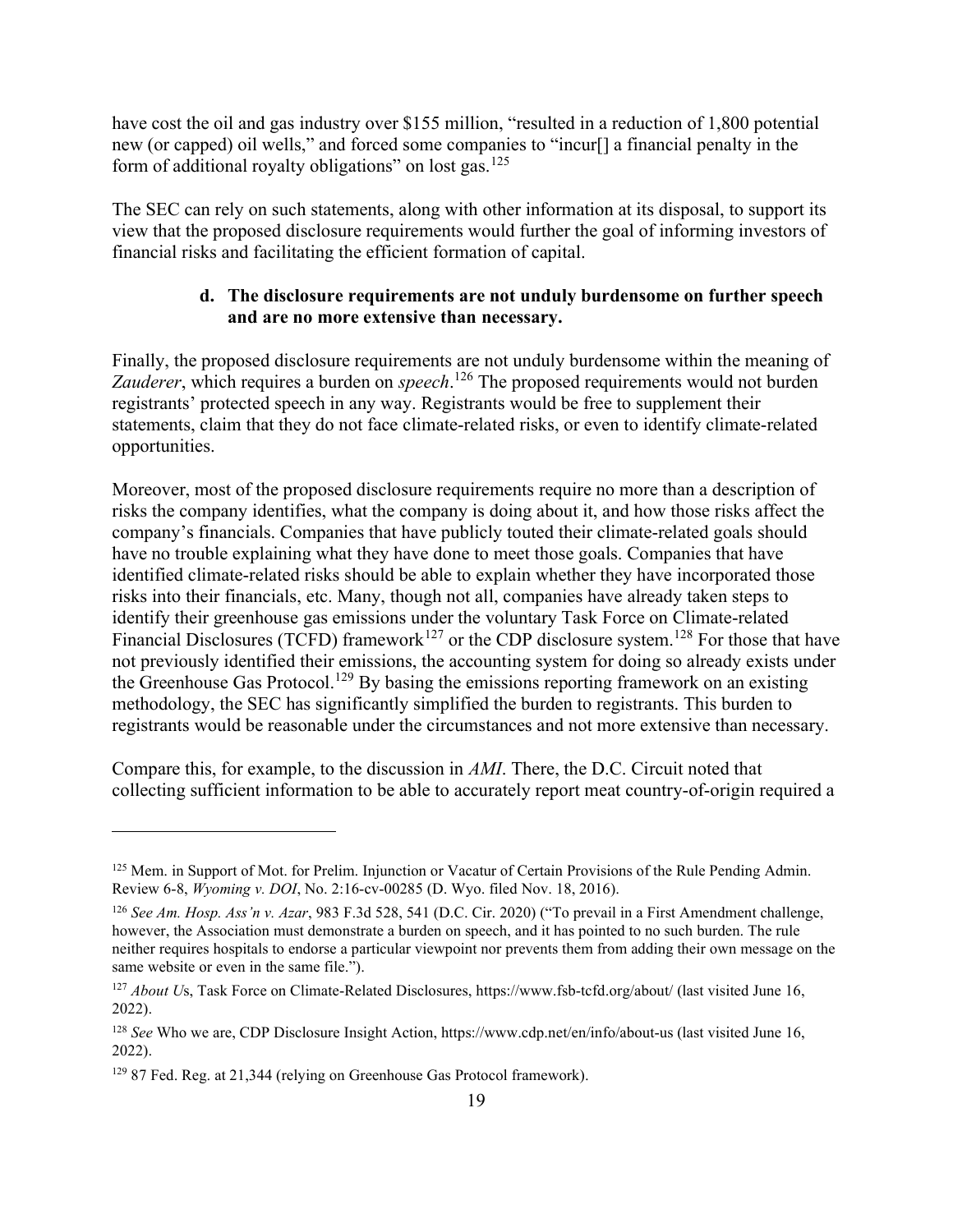substantial investment in creating new processing flows, including documenting where the animal was born, raised, and slaughtered.<sup>130</sup> Nonetheless, the court did not consider that unduly burdensome for First Amendment purposes. The relevant point was that the burden of disclosure, not the burden of generating the information required by the disclosure, was simple and did not restrict any additional speech the regulated party chose.<sup>131</sup> Similarly, mere requirements that restaurants disclose the calorie content of menu items, while not barring disclosure of other nutritional information, do not offend the First Amendment.<sup>132</sup> Contrast those cases to a Ninth Circuit holding that a requirement that soda ads contain a warning that covered 20% of the advertisement  $did$  unconstitutionally burden speech.<sup>133</sup> There, the required warning label (the compelled speech) had the effect of restricting additional speech because it "drown[ed] out Plaintiffs' messages and effectively rule[d] out the possibility of having [an advertisement] in the first place."<sup>134</sup> The SEC's proposed disclosures are not unduly burdensome because there are no market or space constraints on other things a registrant may want to say on the topic, such as qualifying the mandated disclosures or identifying climate opportunities.

## IV. The SEC Should Expressly Identify the Government Interest at Issue and Identify the Record Supporting the Mandated Disclosures.

Lastly, to make the constitutionality of a final rule even more apparent, we suggest that the SEC expressly explain that the disclosure requirements are standard securities disclosures, that they fit neatly within the long history of rules intended to protect investors by making relevant information consistently available to financial investors, and that the disclosures fall outside First Amendment coverage. The SEC need not predict which legal framework would apply if a court assessed the rule under the First Amendment. However, we recommend that the SEC provide sufficient record information to illustrate that any potentially applicable standard would be met, as we have done here. The SEC should expressly articulate that the disclosures are factual and uncontroversial. It should explain that the disclosures are intended to inform investors and facilitate efficient capital formation, rather than for any other purpose suggested by critics.<sup>135</sup> The SEC could list any evidence at its disposal supporting the view that the required information is relevant to a company's financials and needed by investors, including the information provided here. And the SEC could explain its efforts to ensure that the burden to registrants is low and that the rule is not intended to restrict any additional speech.

\* \* \*

<sup>130</sup> AMI, 760 F.3d at 20.

<sup>&</sup>lt;sup>131</sup> *Id.* at 27.

<sup>132</sup> N.Y. State Rest. Ass'n v. N.Y.C. Bd. of Health, 556 F.3d 114, 134, 136-37 (2d Cir. 2009).

<sup>133</sup> Am. Bev. Ass'n v. City of San Francisco, 916 F.3d 749, 757 (9th Cir. 2019) (en banc).

 $134$  *Id.* (internal quotation marks omitted).

<sup>&</sup>lt;sup>135</sup> AMI, 760 F.3d at 25 (majority), 32 (Kavanaugh, concurring); see also Edenfield v. Fane, 507 U.S. 761, 768 (1993).